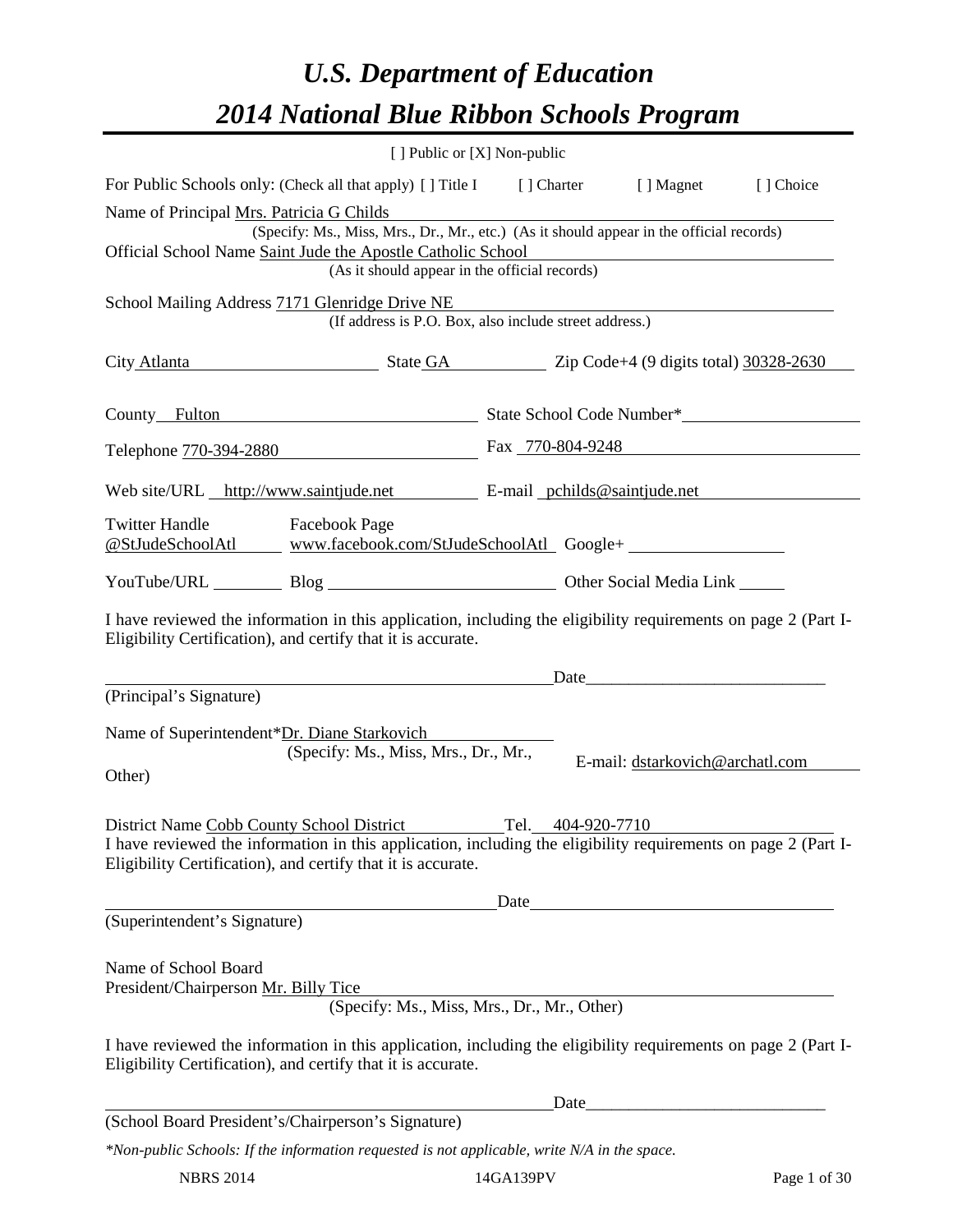#### **Include this page in the school's application as page 2.**

The signatures on the first page of this application (cover page) certify that each of the statements below concerning the school's eligibility and compliance with U.S. Department of Education, Office for Civil Rights (OCR) requirements is true and correct.

- 1. The school configuration includes one or more of grades K-12. (Schools on the same campus with one principal, even a K-12 school, must apply as an entire school.)
- 2. The school has made its Annual Measurable Objectives (AMOs) or Adequate Yearly Progress (AYP) each year for the past two years and has not been identified by the state as "persistently dangerous" within the last two years.
- 3. To meet final eligibility, a public school must meet the state's AMOs or AYP requirements in the 2013-2014 school year and be certified by the state representative. Any status appeals must be resolved at least two weeks before the awards ceremony for the school to receive the award.
- 4. If the school includes grades 7 or higher, the school must have foreign language as a part of its curriculum.
- 5. The school has been in existence for five full years, that is, from at least September 2008 and each tested grade must have been part of the school for the past three years.
- 6. The nominated school has not received the National Blue Ribbon Schools award in the past five years: 2009, 2010, 2011, 2012, or 2013.
- 7. The nominated school has no history of testing irregularities, nor have charges of irregularities been brought against the school at the time of nomination. The U.S. Department of Education reserves the right to disqualify a school's application and/or rescind a school's award if irregularities are later discovered and proven by the state.
- 8. The nominated school or district is not refusing Office of Civil Rights (OCR) access to information necessary to investigate a civil rights complaint or to conduct a district-wide compliance review.
- 9. The OCR has not issued a violation letter of findings to the school district concluding that the nominated school or the district as a whole has violated one or more of the civil rights statutes. A violation letter of findings will not be considered outstanding if OCR has accepted a corrective action plan from the district to remedy the violation.
- 10. The U.S. Department of Justice does not have a pending suit alleging that the nominated school or the school district as a whole has violated one or more of the civil rights statutes or the Constitution's equal protection clause.
- 11. There are no findings of violations of the Individuals with Disabilities Education Act in a U.S. Department of Education monitoring report that apply to the school or school district in question; or if there are such findings, the state or district has corrected, or agreed to correct, the findings.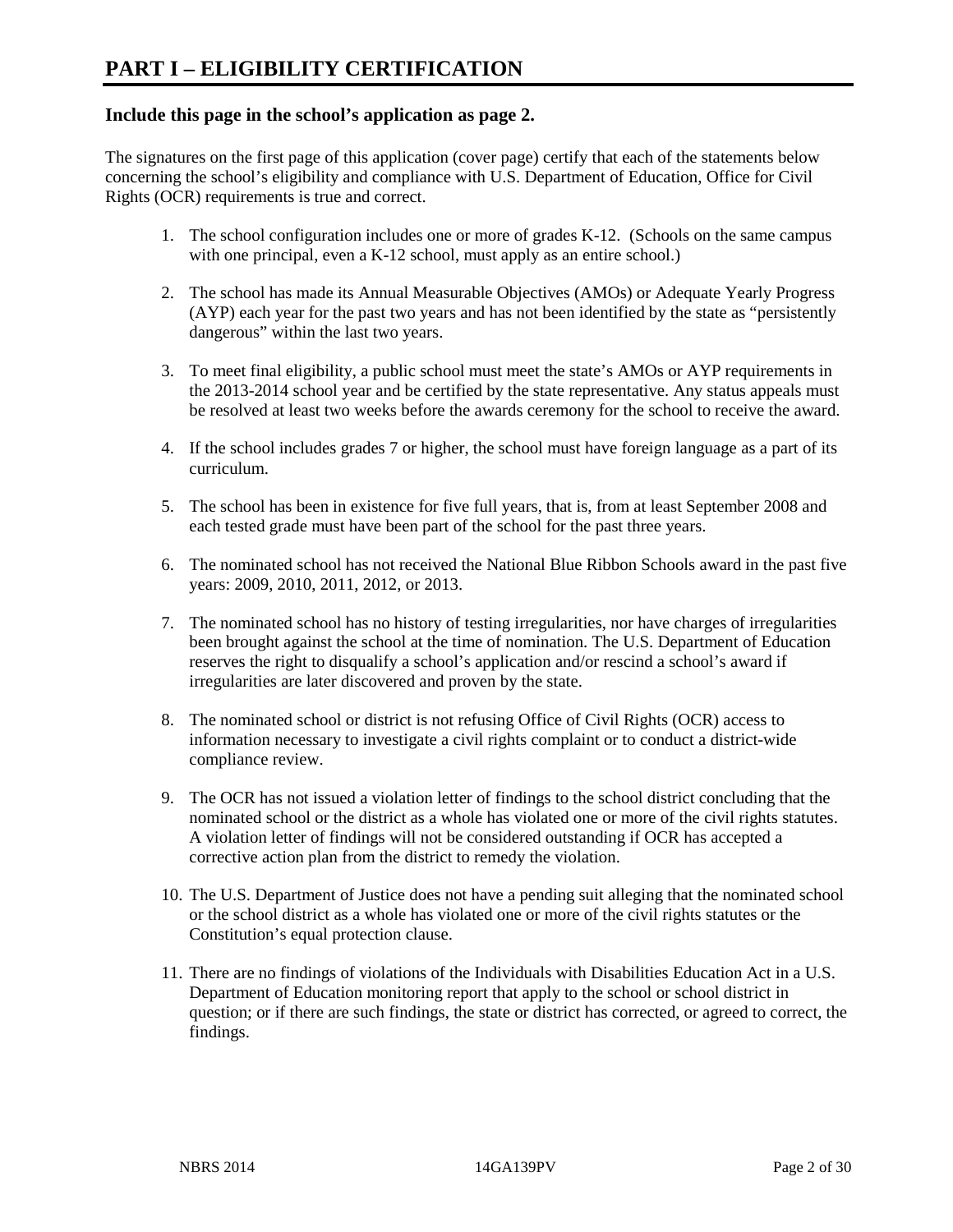## **PART II - DEMOGRAPHIC DATA**

#### **All data are the most recent year available.**

**DISTRICT** (Question 1 is not applicable to non-public schools)

| -1. | Number of schools in the district<br>(per district designation): | 0 Elementary schools (includes $K-8$ )<br>0 Middle/Junior high schools |
|-----|------------------------------------------------------------------|------------------------------------------------------------------------|
|     |                                                                  | 0 High schools                                                         |
|     |                                                                  | $0 K-12$ schools                                                       |

#### 0 TOTAL

**SCHOOL** (To be completed by all schools)

2. Category that best describes the area where the school is located:

- [] Urban or large central city
- [ ] Suburban with characteristics typical of an urban area
- [X] Suburban
- [ ] Small city or town in a rural area
- [ ] Rural
- 3. 13 Number of years the principal has been in her/his position at this school.
- 4. Number of students as of October 1 enrolled at each grade level or its equivalent in applying school:

| Grade                           | # of         | # of Females | <b>Grade Total</b> |
|---------------------------------|--------------|--------------|--------------------|
|                                 | <b>Males</b> |              |                    |
| <b>PreK</b>                     | 0            | $\theta$     | $\theta$           |
| K                               | 22           | 23           | 45                 |
| $\mathbf{1}$                    | 28           | 24           | 52                 |
| $\overline{2}$                  | 33           | 23           | 56                 |
| 3                               | 28           | 29           | 57                 |
| 4                               | 28           | 28           | 56                 |
| 5                               | 31           | 27           | 58                 |
| 6                               | 42           | 32           | 74                 |
| 7                               | 29           | 28           | 57                 |
| 8                               | 29           | 27           | 56                 |
| 9                               | 0            | 0            | 0                  |
| 10                              | 0            | $\theta$     | 0                  |
| 11                              | 0            | 0            | 0                  |
| 12                              | 0            | 0            | 0                  |
| <b>Total</b><br><b>Students</b> | 270          | 241          | 511                |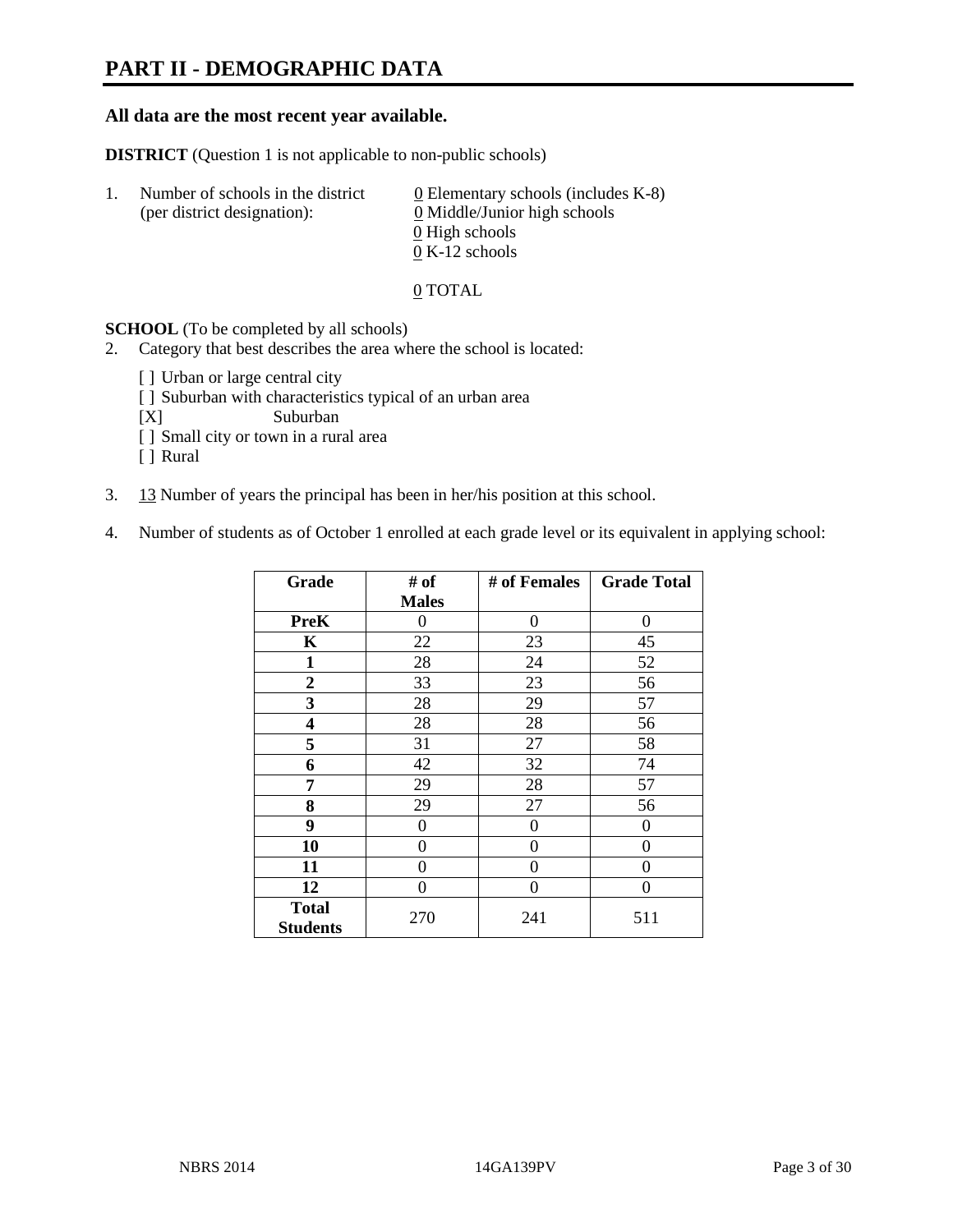the school: 1 % Asian

5. Racial/ethnic composition of  $\qquad \qquad \underline{0}$  % American Indian or Alaska Native 1 % Black or African American 10 % Hispanic or Latino 0 % Native Hawaiian or Other Pacific Islander 85 % White 3 % Two or more races **100 % Total** 

(Only these seven standard categories should be used to report the racial/ethnic composition of your school. The Final Guidance on Maintaining, Collecting, and Reporting Racial and Ethnic Data to the U.S. Department of Education published in the October 19, 2007 *Federal Register* provides definitions for each of the seven categories.)

6. Student turnover, or mobility rate, during the 2012 - 2013 year: 0%

This rate should be calculated using the grid below. The answer to (6) is the mobility rate.

| <b>Steps For Determining Mobility Rate</b>         | Answer |  |
|----------------------------------------------------|--------|--|
| (1) Number of students who transferred to          |        |  |
| the school after October 1, 2012 until the         | 2      |  |
| end of the school year                             |        |  |
| (2) Number of students who transferred             |        |  |
| <i>from</i> the school after October 1, 2012 until |        |  |
| the end of the 2012-2013 school year               |        |  |
| (3) Total of all transferred students [sum of      | 2      |  |
| rows $(1)$ and $(2)$ ]                             |        |  |
| (4) Total number of students in the school as      | 511    |  |
| of October 1                                       |        |  |
| $(5)$ Total transferred students in row $(3)$      | 0.004  |  |
| divided by total students in row (4)               |        |  |
| $(6)$ Amount in row $(5)$ multiplied by 100        |        |  |

## 7. English Language Learners (ELL) in the school: 2 %

8 Total number ELL

Number of non-English languages represented: 3 Specify non-English languages: Spanish, Russian, Portuguese

8. Students eligible for free/reduced-priced meals:  $1\%$ 

Total number students who qualify:  $\frac{6}{6}$ 

If this method is not an accurate estimate of the percentage of students from low-income families, or the school does not participate in the free and reduced-priced school meals program, supply an accurate estimate and explain how the school calculated this estimate.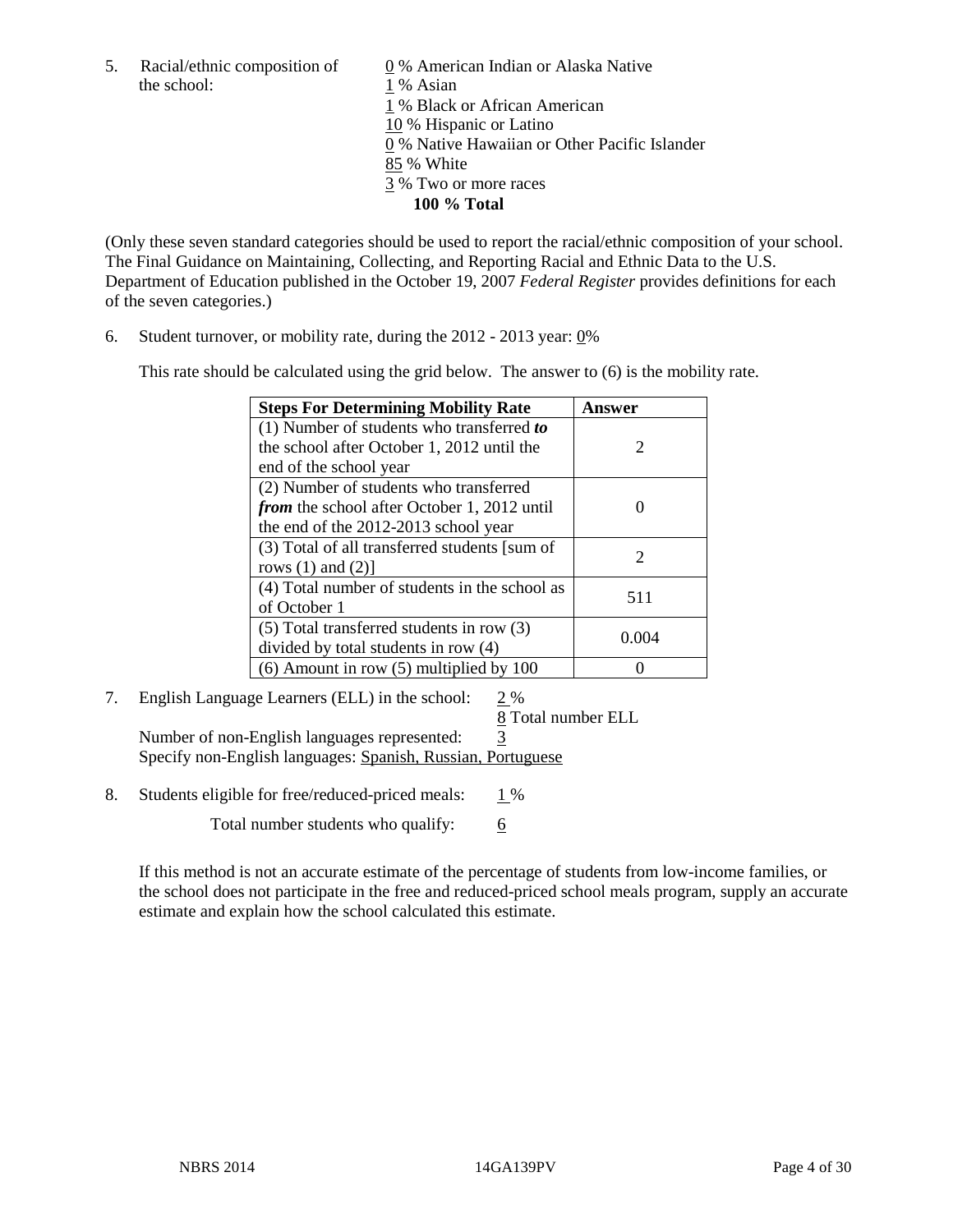62 Total number of students served

Indicate below the number of students with disabilities according to conditions designated in the Individuals with Disabilities Education Act. Do not add additional categories.

- 
- 
- 
- 
- 
- 
- 
- 2 Autism 0 Orthopedic Impairment<br>
0 Deafness 21 Other Health Impaired
	- 21 Other Health Impaired
- 0 Deaf-Blindness 26 Specific Learning Disability
- 4 Emotional Disturbance 7 Speech or Language Impairment
- 2 Hearing Impairment 0 Traumatic Brain Injury
- 0 Mental Retardation 4 Visual Impairment Including Blindness
- 20 Multiple Disabilities 0 Developmentally Delayed

10. Use Full-Time Equivalents (FTEs), rounded to nearest whole numeral, to indicate the number of personnel in each of the categories below:

|                                       | <b>Number of Staff</b> |
|---------------------------------------|------------------------|
| Administrators                        |                        |
| <b>Classroom</b> teachers             | 20                     |
| Resource teachers/specialists         |                        |
| e.g., reading, math, science, special | 11                     |
| education, enrichment, technology,    |                        |
| art, music, physical education, etc.  |                        |
| Paraprofessionals                     | 15                     |
| Student support personnel             |                        |
| e.g., guidance counselors, behavior   |                        |
| interventionists, mental/physical     |                        |
| health service providers,             |                        |
| psychologists, family engagement      |                        |
| liaisons, career/college attainment   |                        |
| coaches, etc.                         |                        |
|                                       |                        |

11. Average student-classroom teacher ratio, that is, the number of students in the school divided by the FTE of classroom teachers, e.g.,  $22:1$   $25:1$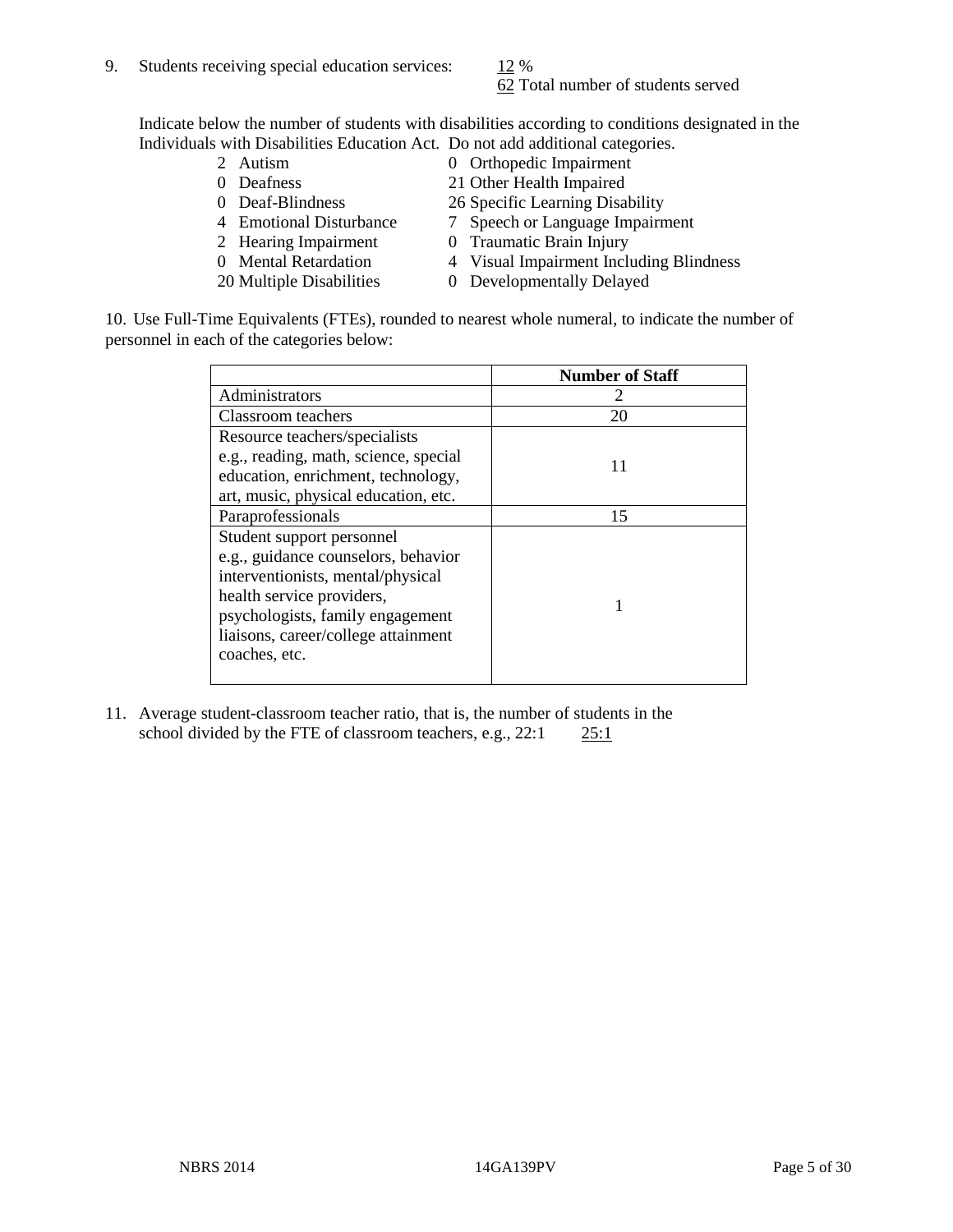12. Show daily student attendance rates. Only high schools need to supply yearly graduation rates.

| <b>Required Information</b> | 2012-2013 | 2011-2012 | 2010-2011 | 2009-2010 | 2008-2009 |
|-----------------------------|-----------|-----------|-----------|-----------|-----------|
| Daily student attendance    | 77%       | 97%       | 97%       | 97%       | 98%       |
| High school graduation rate | 0%        | 9%        | 0%        | 0%        | 0%        |

#### 13. **For schools ending in grade 12 (high schools)**

Show percentages to indicate the post-secondary status of students who graduated in Spring 2013

| <b>Post-Secondary Status</b>                  |    |
|-----------------------------------------------|----|
| Graduating class size                         |    |
| Enrolled in a 4-year college or university    | 0% |
| Enrolled in a community college               | 0% |
| Enrolled in career/technical training program | 0% |
| Found employment                              | 0% |
| Joined the military or other public service   | 0% |
| . Other                                       | 0/ |

14. Indicate whether your school has previously received a National Blue Ribbon Schools award.  $Yes \underline{X}$  No

If yes, select the year in which your school received the award. 2003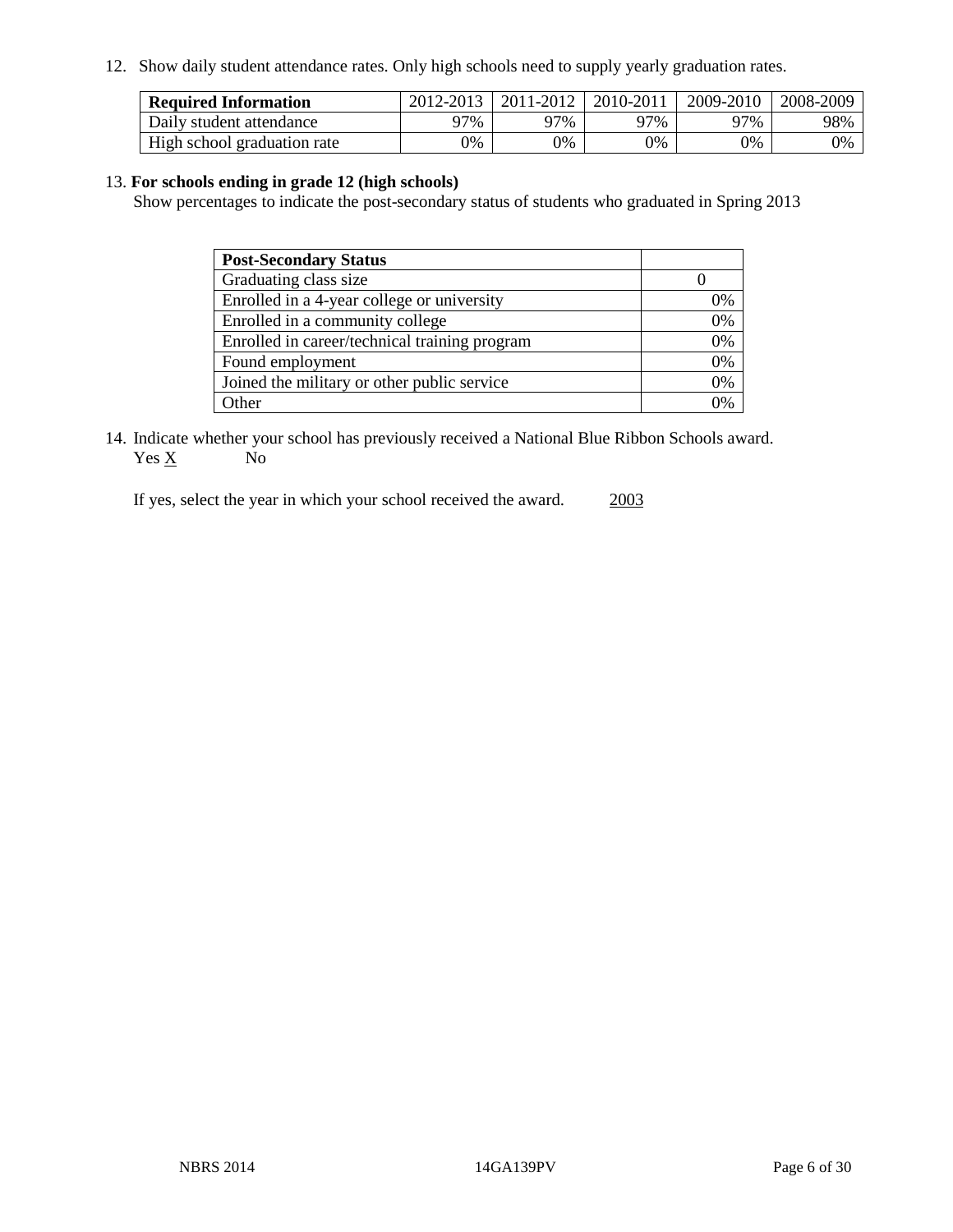## **PART III – SUMMARY**

St. Jude the Apostle Catholic School was formed in 1962 as a ministry of St. Jude Catholic Church offering kindergarten to grade four the first year, with grades five through eight added the following year. The school's foundation embraced the Church's three inter-related dimensions: message, service, and community.

The school serves and assists families and the Church in the development of the Catholic faith.The school strives to demonstrate Christian living, commits to student learning, and fosters good stewardship of God's world.The rigorous academic curriculum includes religion classes as well as all core subjects, fine arts, foreign language, and physical education.

The school's mission statement was rewritten in 2008 to succinctly capture the spirit of the school. Even the youngest stakeholders easily recite the mission statement, declaring, "St. Jude the Apostle Catholic School nurtures the formation of Saints and Scholars."

Previously accredited by Southern Association of Colleges and Schools (SACS) and Southern Association of Independent Schools (SAIS), St. Jude School earned AdvancED status by participating in the districtwide Archdiocesan Office of Catholic Schools accreditation process.St. Jude School is honored to have been named a National Blue Ribbon School of Excellence in 2003.

St. Jude School is located on eleven acres in residential Sandy Springs, Georgia. The school draws students from six metro Atlanta counties, with some families traveling as many as 80 miles round trip to attend the school.School enrollment has remained constant with 511 students registered this year. The school maintains a robust waiting list at all grade levels.

Most students are Catholic, though non-Catholic students are accepted and currently account for 1.95% of the student body.Traditionally, the students begin in kindergarten and graduate nine years later.About onethird of the sixth grade students leave at the end of the year to attend a local, private Catholic school offering grades seven through twelve.

The school employs thirty-one full-time teachers, six full-time classroom assistants, and nine part-time assistants.The full-time administrative staff includes principal, curriculum coordinator, development director, business manager, admissions director, administrative assistant, and technology specialist.In addition, the school employs two part-time administrative assistants, one part-time technologist, one parttime plant manager, one full-time janitor, one full-time food service employee, and three part-time nurses.The average age of our staff is 45; teaching experience averages 16 years; 61% of our teachers hold advanced degrees.The annual turnover rate is less than 4%.

St. Jude School collaborates with parents in the mission to provide a solid education to students. Parental involvement is an essential component of student success.Volunteers are welcomed and encouraged to participate in a variety of ways. Approximately 90% of our parent population volunteers during the school year.

In the fall of 2011, St. Jude principal Patty Childs was named the Archdiocesan Principal of the Year, and in December 2012, she was selected as the Region 4 National Catholic Education Association (NCEA) Principal of the Year based upon her leadership and progressive educational approaches.Mrs. Childs has piloted numerous programs to ensure students learn 21st century skills, and has presented three times at the annual NCEA Convention.

Grants from the UPS Corporation have paid for numerous staff development programs.For eight years, UPS has also financially supported the "Circus of the Kids" program, which fosters character building and teamwork among the students.

A technology grant afforded iPads for the seventh and eighth graders and brought national acclaim and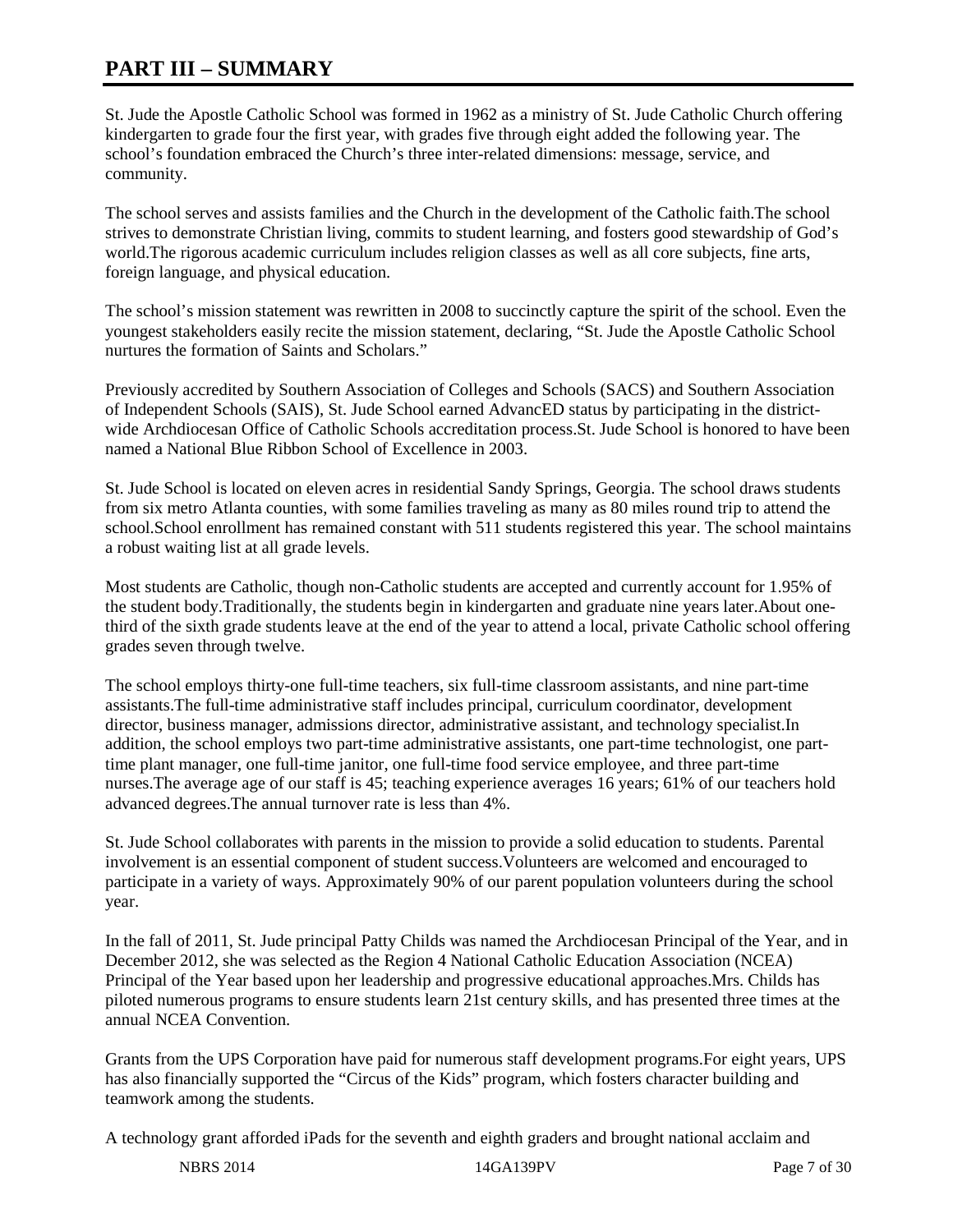recognition to the school.Today's Catholic Teacher magazine selected St. Jude School for the "Catholic Schools for Tomorrow Innovations in Education" award in 2012.

For several years, the school has participated in the "No Place for Hate" program.Students pledge to accept one another's differences and embrace the opportunity to perform acts of kindness while participating in numerous programs that improve students' understanding and acceptance of others.

St. Jude School students participate in many educational competitions.For the past four years, students earned both state and world championships in the Odyssey of the Mind program. St. Jude students have also placed first and second in the Future City Competition.Students have won the Georgia state Spelling Bee and advanced to the Scripps National Finals for two consecutive years. Numerous students qualify for the Duke T.I.P. Program annually.

A hallmark of St. Jude School is service to others.Each year, St. Jude students participate in numerous service projects such as collecting toys, diapers, and baby items for a local women's shelter.Intermediate grade students prepare meals for a homeless shelter.Middle school students tutor weekly at the Atlanta Mission.

Tuition assistance in the amount of \$273,935.00 was awarded to help 67% of families demonstrating financial need. The school actively seeks donations to our various scholarship funds for tuition assistance.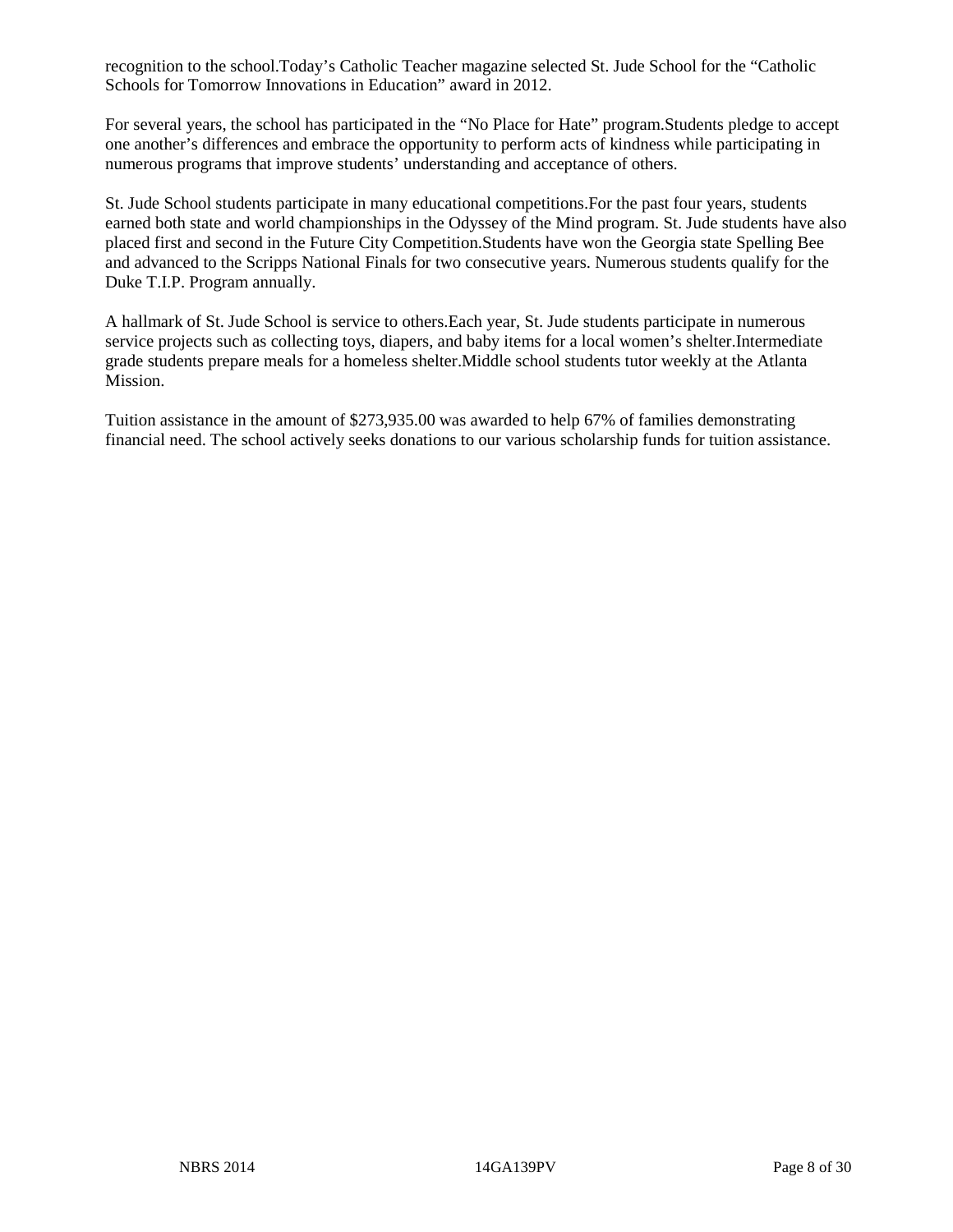## **PART IV – INDICATORS OF ACADEMIC SUCCESS**

#### **1. Assessment Results:**

A. Test data at St. Jude School is not disaggregated for ethnicity, gender, or socio-economic status.

Acceptable performance on national percentile rankings (NPR) is an increase from year to year. The Archdiocesan benchmark for insufficient progress and academic monitoring is a score below the 50th percentile. St. Jude students demonstrate high achievement; building level performance on the standardized assessment is consistent throughout the grades. The 2013 data indicates high achievement at all grade levels as referenced below.

Prior to 2009, eighth grade students did not take standardized tests. To examine the school's curriculum thoroughly and gauge student growth fairly, the administration determined that all students would be included.In the spring of 2009, 2010, and 2011, students were given the Iowa Test of Basic Skills. In March 2012, the Archdiocese of Atlanta required the Iowa Assessment. Students in grades two, five, and seven also take the Cognitive Ability Test (COGAT).

St. Jude students' most recent scores were:

Grade Three: Reading: 98% acceptable range scores, 65% in the 75-99 percentiles Mathematics: 98% acceptable range scores, 80% in the 75-99 percentiles

Grade Four:

Reading: 93% acceptable range scores, 61% in the 75-99 percentiles Mathematics: 95% acceptable range scores, 66% in the 75-99 percentiles

Grade Five:

Reading: 95% acceptable range scores, 60% in the 75-99 percentiles Mathematics: 96% acceptable range scores, 67% in the 75-99 percentiles

Grade Six: Reading: 89% acceptable range scores, 64% in the 75-99 percentiles Mathematics: 90% acceptable range scores, 53% in the 75-99 percentiles

Grade Seven: Reading: 88% acceptable range scores, 50% in the 75-99 percentiles Mathematics: 89% acceptable range scores, 48% in the 75-99 percentiles

Grade Eight: Reading: 90% acceptable range scores, 43% in the 75-99 percentiles Mathematics: 89% acceptable range scores, 47% in the 75-99 percentiles

B. The administration annually reviews all standardized test data to improve instruction and to continue to meet student needs.In compliance with the Blue Ribbon requirements, data for the past five years is included with this application.All St. Jude students in grades kindergarten through eight participate in standardized testing. No subgroups of ten or greater students exist within any grade level; therefore, no comparison between the overall population contained by the grade level or a subgroup has been conducted.

The Iowa Test of Basic Skills (ITBS) was given in March of 2009, 2010, and 2011.Due to requirement changes within the Archdiocese of Atlanta Office of Catholic Schools, the Iowa Assessment (IA) was given in the spring of 2012 and 2013. Students in grades two, five, and seven were also administered the Cognitive Abilities Test. St. Jude students consistently demonstrate a high level of achievement in reading and mathematics.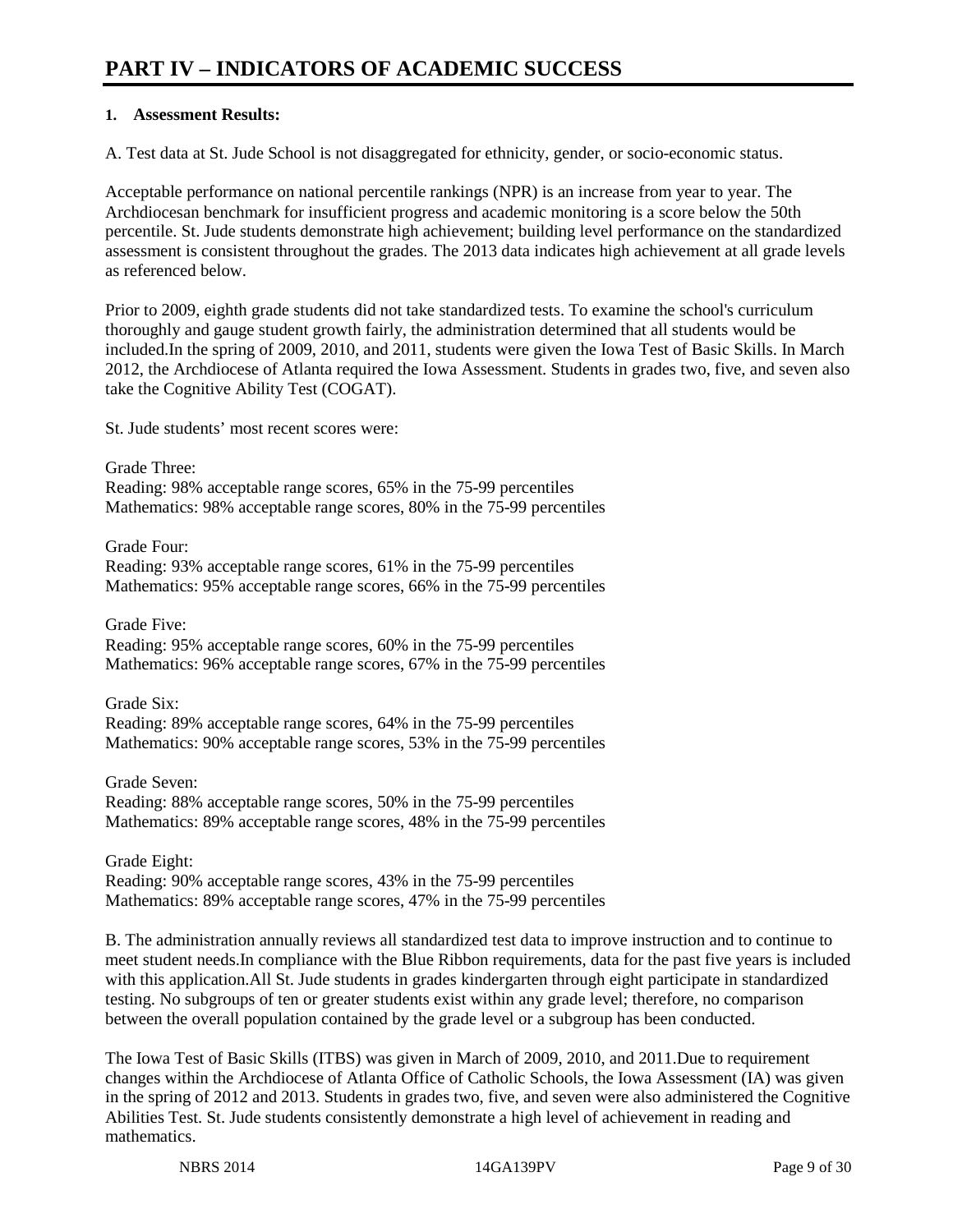Riverside Publishing Company, the publisher of the ITBS and the IA, indicated that student performance as reflected in the national percentile rankings often experiences a slight decrease during the transition to new standards and recalculated normative groups.The impact is due to the inclusion of higher curricular content standards which evolved during the years between test forms.The 2012 Iowa Assessment indicated a modestly lower national percentile rank in reading scores in grades three, five, seven, and eight, and in mathematics in all grades.

Over the past five years, there have been no significant gains (ten or more positive percentile points) or any significant losses (ten or more negative percentile points) within classes of students. St. Jude students demonstrate consistent achievement scores.

St. Jude School reading standardized test scores in 2009, 2010, and 2011 on the ITBS were steadily in the range of the 79-89th percentiles across all grade levels.Mathematics standardized test scores for this same period, using the same instrument, were unfailingly in the range of the 76-92nd percentiles across all grade levels.

As expected, there was a modest drop in test scores with the change to the IA standardized testing in 2012 and 2013.Grades four and six were the exception as both grades experienced slight increases in their reading scores.In 2013, grades three, five, six, and seven experienced gains in reading.Likewise, grades five and seven experienced gains in mathematics in 2013.

Strong performance in the area of English Language Arts is attributed to extensive vocabulary study, emphasis on conventions of writing, and informational reading.In mathematics, computation is the subtest where students experience their lowest scores. Interventions have been put into place as a result of ongoing analysis.Additional time is required for skill and drill of mathematics facts in addition, subtraction, multiplication, and division.Math facts are tested daily through mad minute drills and are tested regularly as part of chapter and unit tests.A quarterly computation grade is given on the report card.

#### **2. Using Assessment Results:**

St. Jude School personnel utilize various data to improve student and school performance.Measuring academic growth helps chart instructional objectives that inform curricular decisions.

Students in all grades take the IA, previously ITBS. Students in grades two, five, and seven also take the Cognitive Abilities Test.This data serves various purposes.Teachers use this information to support instructional practices and meet individual/group needs to obtain desired learning goals.Analyzing standardized test data provides information on mastery and allows teachers to incorporate additional practice to increase understanding.The curriculum coordinator and resource teachers work with the principal in analyzing test data to identify trends in specific curricular areas or grade levels.

Standardized tests determine the yearly progress of individual students as they advance through the grades. Classroom teachers, resource teachers, and the school counselor monitor annual academic growth through test scores, progress reports, and report cards.Classroom teachers also gauge understanding and academic growth through individually administered assessments, such as Easy CBM and SORT, to determine skill development and mastery.Formative assessments such as chapter tests, projects, or writing assignments help teachers determine student progress "in the moment" and allow for feedback, review, and adjustments to instruction.Summative assessments such as unit tests, mid-quarter and semester evaluations, and long-term projects are used to gauge retention and learning. Students maintain writing portfolios that follow them through the grades to evaluate growth and mastery of skill and technique. The Algebra Aptitude Test and ITBS/IA help to determine placement in advanced math classes in the middle school.

St. Jude School communicates student performance in various ways.Teachers connect with parents via email, phone, and face-to-face conferences.Reports cards go home quarterly; mid-quarter progress reports are posted to SchoolSpeak, the parent communication system.Furthermore, bi-weekly grades are posted to SchoolSpeak for students in grades four to eight.Teachers send home weekly folders with tests and graded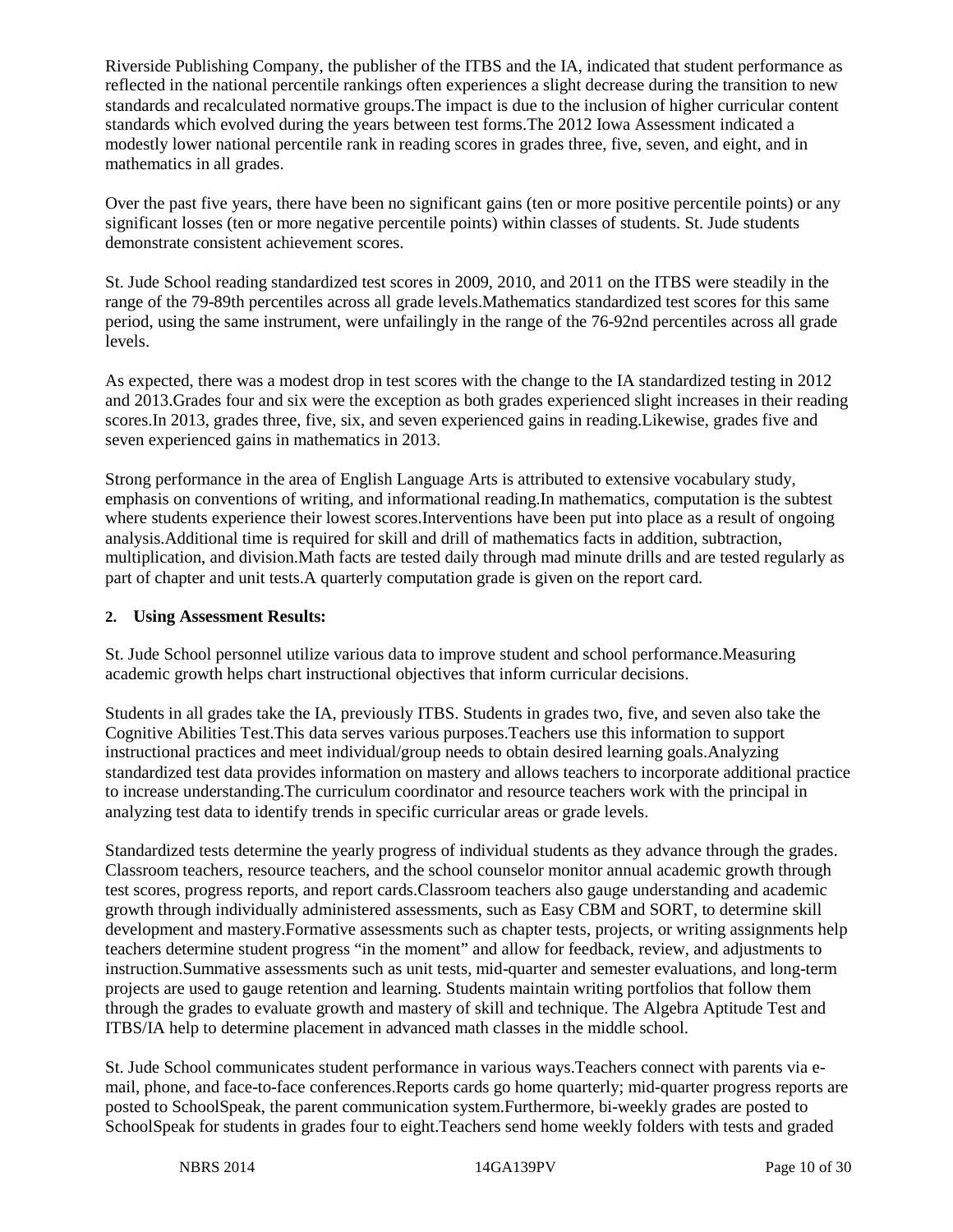assignments.Parents are required to sign all tests, regardless of the grade, to verify that they have seen the test and reviewed it with their child.

Parent-teacher conferences are scheduled twice a year for kindergarten through fifth grade students.For sixth through eighth grade students, traditional parent-teacher conferences are scheduled in the fall and studentled conferences occur in late winter.With help from a faculty advisor, sixth through eighth graders conduct this conference with their parents.Student-led conferencing has been well received as a positive tool for increased communication among faculty, parents, and middle school students.

Standardized test reports are mailed home with an explanatory letter.Each year, the faculty reviews the test data and is prepared to discuss the data when meeting with parents.Parents are encouraged to contact the school counselor and/or resource teachers with additional questions concerning the IA reports. Parents use the score reports and longitudinal reports to gauge the academic progress and growth of their children through the grades.This information helps them understand their child's strengths and weaknesses.

#### **3. Sharing Lessons Learned:**

The successes of St. Jude School are shared with various community audiences in numerous ways.The faculty and staff regularly collaborate with colleagues at Archdiocesan meetings for principals, counselors, resource teachers, curriculum coordinators, technology directors, and business managers. Positive and effective strategies and programs are discussed with other Catholic school personnel.Leading educational professionals often attend these meetings to present academic approaches to such things as learning styles, concussions, multi-intelligence strategies, executive function skills, learning disorders, curricula, and instructional materials. By way of contribution, faculty members of St. Jude School regularly serve on Archdiocesan curriculum review committees. These faculty members have helped create the updated curriculum guides that all Archdiocesan schools now use.

In addition to collaborating within the system, St. Jude School faculty and staff have presented at various state and national conferences.The middle school coordinator presented at the Georgia Independent Schools Association annual conference, highlighting the Circus of the Kids event hosted bi-annually at St. Jude School, and the establishment of student-led conferences in the middle school.Both of these activities help to develop self-esteem, inspire confidence, and advance team-building qualities.The conference attendees included teachers and administrators from across Georgia.

The principal has presented at the Georgia Independent Schools Association annual conference on the executive function skills program implemented at St. Jude School. This program outlines the evaluation process for the student's daily class readiness, class preparedness, class engagement, quality of work, how the implicit is inferred, and how to create a homework log. Conference attendees included teachers and administrators from the State of Georgia.

The technologists and principal have presented at the National Catholic Education Association annual conference, Florida Catholic Conference of Superintendents, and the iSummit Conference. Topic presentations included pastor/principal relationships and using iPads in the middle school environment.Conference attendees were teachers and administrators from across the country.

Articles have appeared in professional publications highlighting the successful implementation of the iPad program for students in grades seven and eight.In 2012, St. Jude School was honored with the "Innovations in Education Award" by the national magazine, Today's Catholic Teacher.This national recognition led to invitations to assist schools in Georgia, South Carolina, Maryland, New York, and Texas as they explored the use of iPads in middle and high school environments.

#### **4. Engaging Families and Community:**

To promote student success and school improvement, St. Jude School cultivates a constructive partnership among home, school, and community members. The school enjoys positive relationships with families and community, purposely engaging families in volunteer opportunities in order to foster their connection to the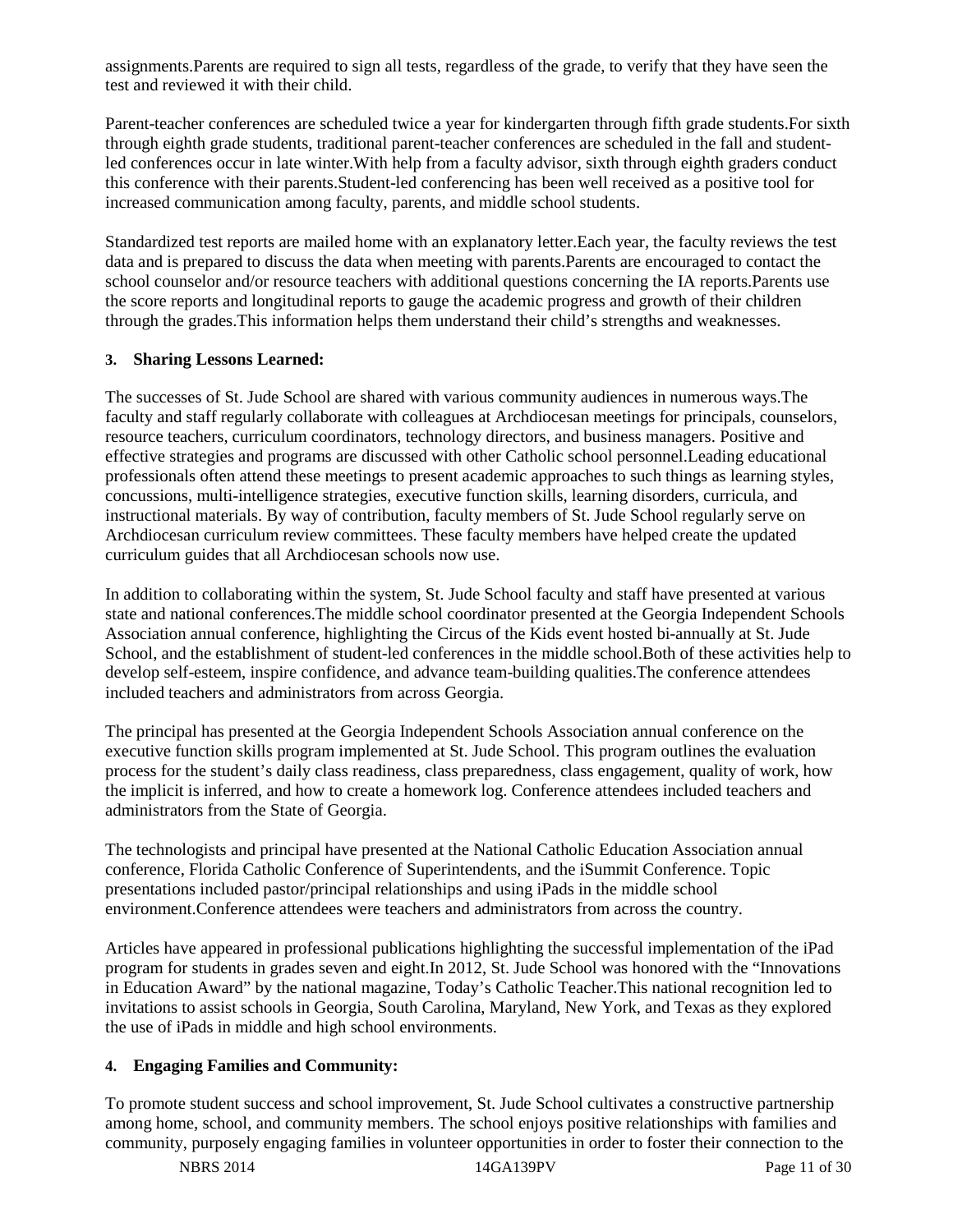school. The school's main source for communication to current families is SchoolSpeak. This system hosts the school's web site, family e-mails, and weekly newsletters. Teachers utilize this site as their tool for posting homework, class assignments, and class news. Individual classroom web pages, electronic newsletters, and weekly student performance and information folders also provide regular communication between the school and its families. Parent/teacher conferences are held twice a year, as well as on an "as needed" basis for all students, ensuring student success.

The school's public web site serves for recruitment and public communication. It provides general information about the school, curriculum, donation opportunities, etc., and highlights school successes and accomplishments. Social media improves external communication with the local community and engages the St. Jude alumni, keeping them interested in their alma mater.

There are many opportunities to feature St. Jude School to the local community. Articles highlighting school activities such as the Circus of the Kids program, the school's 50th anniversary celebration, student competition winners, involvement in service projects, and recognition of teachers and the principal have appeared in various newspapers, on local television stations, and on CNN News. Today's Catholic Teacher magazine highlighted St. Jude School for its high achievement in technology innovation.

Student participation in national and international competitions continues to bring recognition to St. Jude School. Examples of these activities include Odyssey of the Mind, Girls on the Run, Scripps Spelling Bee, National Geographic Geography Bee, Future City Engineering Competition, Modern Woodmen Oratorical Competition, Boy Scouts, and Girl Scouts. These opportunities engage volunteers as coaches, mentors, judges, and supporters.

The principal established the Principal's Advisory Committee (PAC) and a Finance Committee. These are comprised of stakeholders from the school parent population, the church community, and the public sector, ensuring varied insight and guidance and providing a positive balance for school initiatives. The St. Jude PTA is actively involved and contributes to the success of activities that benefit the students, teachers, and physical plant.

Together, all of these activities and opportunities work toward engaging families and the community for student success and school improvement.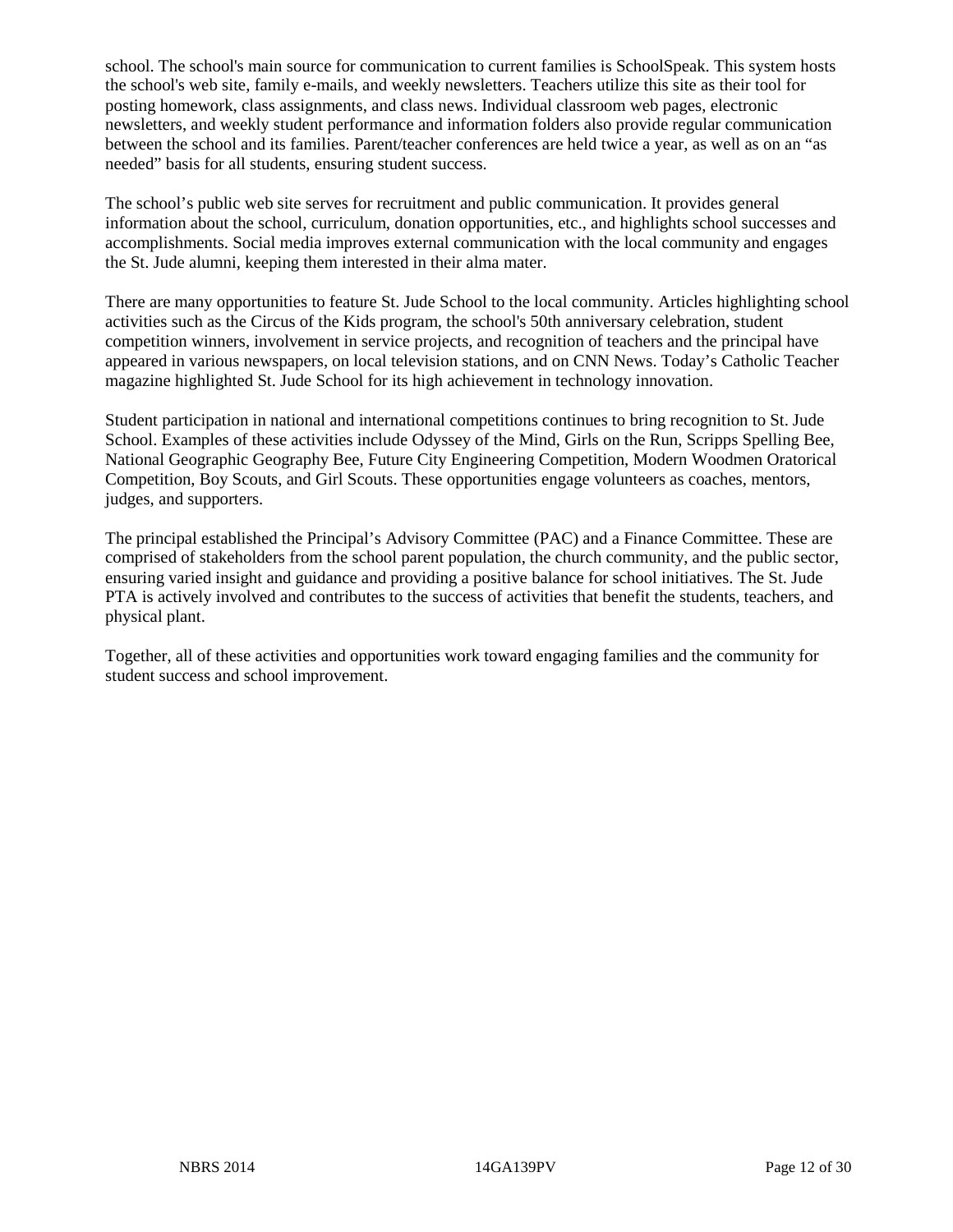#### **1. Curriculum:**

St. Jude School follows the curriculum of the Archdiocese of Atlanta.The following is an overview.

All aspects of the curriculum and daily experiences incorporate Catholic beliefs. Each year, the performance of the fifth and eighth grade students on the Assessment of Catechesis/Religious Education demonstrates their solid knowledge of Catholic faith and doctrine. Sacramental and liturgy preparation, creed, Biblical study, Christian morality, Church history, Christian prayer, and service comprise the essential components of religious instruction.

The study of language arts in kindergarten through grade eight is varied and wide in scope.The specific needs of individual learners fluctuate significantly as they progress through each developmental stage.The essential elements within the language arts program are defined as oral communication, written expression, reading, literature, spelling, handwriting, and vocabulary. Collins Education Group assists the teachers in meshing these elements through the Writing and Thinking Across the Curriculum program. In preparation for high school, middle school students focus on research papers, speech writing, and literature analysis.

The math curriculum inspires both teachers and students to break through traditional math barriers and explore math concepts not usually taught at their respective grade levels.Children learn probability, geometry, patterns, algebra, data gathering, and analysis.Using themes such as mental skills and reflexes, estimation and number sense, problem solving and mathematical modeling, and algorithmic and procedural thinking develop higher level thinking skills. Technology is woven into daily presentation of skills and student centers; skill and drill is practiced.

The sixth grade math curriculum transitions the student in preparation for algebra and geometry.Students extend their knowledge of mathematics foundations through practice of a carefully planned scope and sequence of topics.

Pre-Algebra is taught in seventh grade, and Advanced Pre-Algebra and Algebra 1 in eighth grade.The curriculum brings depth to algebraic concepts as groundwork for high school's college preparatory sequence in mathematics.

St. Jude School's science curriculum is divided into five categories of essential understandings.They are: scientific process, technological process, earth science, life science/human body, and physical science.Identified standards for each grade level represent age-appropriate understanding of concepts.

Empowering students to be morally informed, intelligent, and involved citizens in a global community is the core of St. Jude School's social studies curriculum. A basic awareness of world geography and world cultures is taught. The seven major standards of the curriculum are citizenship, current events, economics, geography, government, history, and world cultures.

Spanish in grades kindergarten through eight introduces students to pronunciation and intonation patterns, basic grammatical structures, and vocabulary of the Spanish language while developing introductory level listening, speaking, reading, and writing skills. St. Jude School is in compliance with the program's foreign language requirements.

Art education allows students to develop their individual talents. Students are introduced to a variety of artists and art periods. Students become acquainted with an assortment of media. The art teacher works with other subject area teachers for integrated cross-curricular projects.

The music curriculum fosters an appreciation and enjoyment of music, nurtures innate musical talent, and promotes music as a means of connecting people of diverse cultures. Students attend weekly chorus and/or band classes.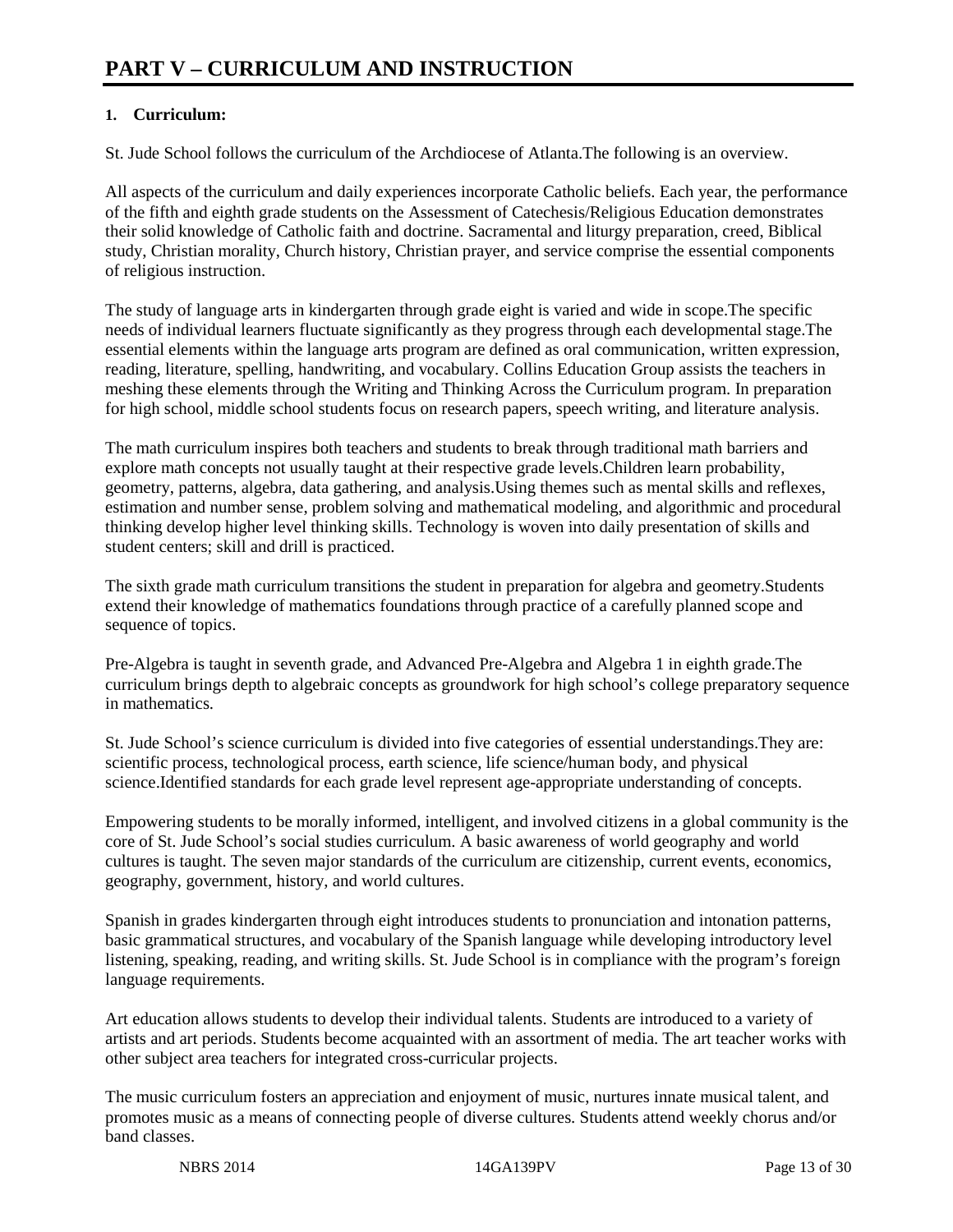The classroom teachers work with the computer teacher to integrate technology into all subject areas. Classroom teachers have access to classroom computers, laptops, and iPad carts to ensure integration. Students in seventh and eighth grade participate in a 1:1 iPad program. Keyboarding, research, technology operations, and ethical and digital citizenship are key areas of the technology curriculum.

Physical Education is taught to every child each week.The appropriate cognitive, motor, and affective aspects of human development are presented in a sequence that reflects the approximate developmental stages of children, accommodating individuals who have special needs. The physical education teacher promotes individual competition and fairness with the students as they learn to accept victory and defeat gracefully.

To ensure implementation and alignment of content areas, teachers submit curriculum projections and weekly lesson plans to the administration for review. Teaching strategies, instructional support and resources, student assessments, classroom observations, and teacher feedback all contribute to the delivery of curriculum.

#### **2. Reading/English:**

St. Jude School follows the curriculum developed by the Archdiocese of Atlanta. The reading curriculum prioritizes the core areas of reading instruction across the grades: phonemic awareness, phonics, fluency, vocabulary, and comprehension. Reading foundation begins in the primary levels with content focused on phonics in whole group and small-group settings. Using centers, students experience independent activities for specific skills/needs. These skills are continually developed as the child progresses through the grades. All components of the reading program prepare students to become life-long readers and learners. First and second grade students are evaluated quarterly on oral reading fluency skills using the basal reading assessment tool. In addition, these students are tested quarterly on word recognition levels with the Slosson Oral Reading Test (SORT).

The reading program threads numerous research and inquiry activities that encourage the child to use the media center and the internet to seek out information; technology is incorporated with every lesson of the reading series. Reading and language skills are applied to a variety of genres, balancing fiction and nonfiction selections. Each reading selection offers additional activities that relate to social studies, language arts, geography, science, mathematics, art, music, health, and physical education, making connections possible between and across content areas.Grade level teachers choose novels that are read either to or by the students to enhance cross-curricular activities. All levels of learners participate in the Accelerated Reading (AR) Program. Teachers and students set goals which reflect proficiency in reading; AR also serves as an informal assessment of students' progress. Students in grades three through six compete in the Archdiocesan Battle of the Books competition which encourages reading.

Teachers use formal and informal assessments to diagnose, differentiate, and identify student needs which then help to determine grouping decisions and to refine instructional plans. Resource teachers meet with classroom teachers to identify students in need of intervention. In these cases, the student support team formulates a plan to keep every child on track for continued progress and ongoing success.

The middle school curriculum incorporates active reading strategies implementing classic and contemporary fiction, nonfiction, and assessment instruction.Middle school students also read novels chosen to enhance and enrich curriculum in other subject areas. Instruction remains focused on preparing students for the rigorous curriculum found in the Archdiocesan college-preparatory high schools.

#### **3. Mathematics:**

While St. Jude School remains textbook driven rather than textbook bound, selected mathematics series at each level align with curriculum standards and benchmarks.Teachers continually supplement and adjust instruction to meet the learning needs of students.

The Archdiocesan curriculum for primary grades guides the children to explore math fundamentals,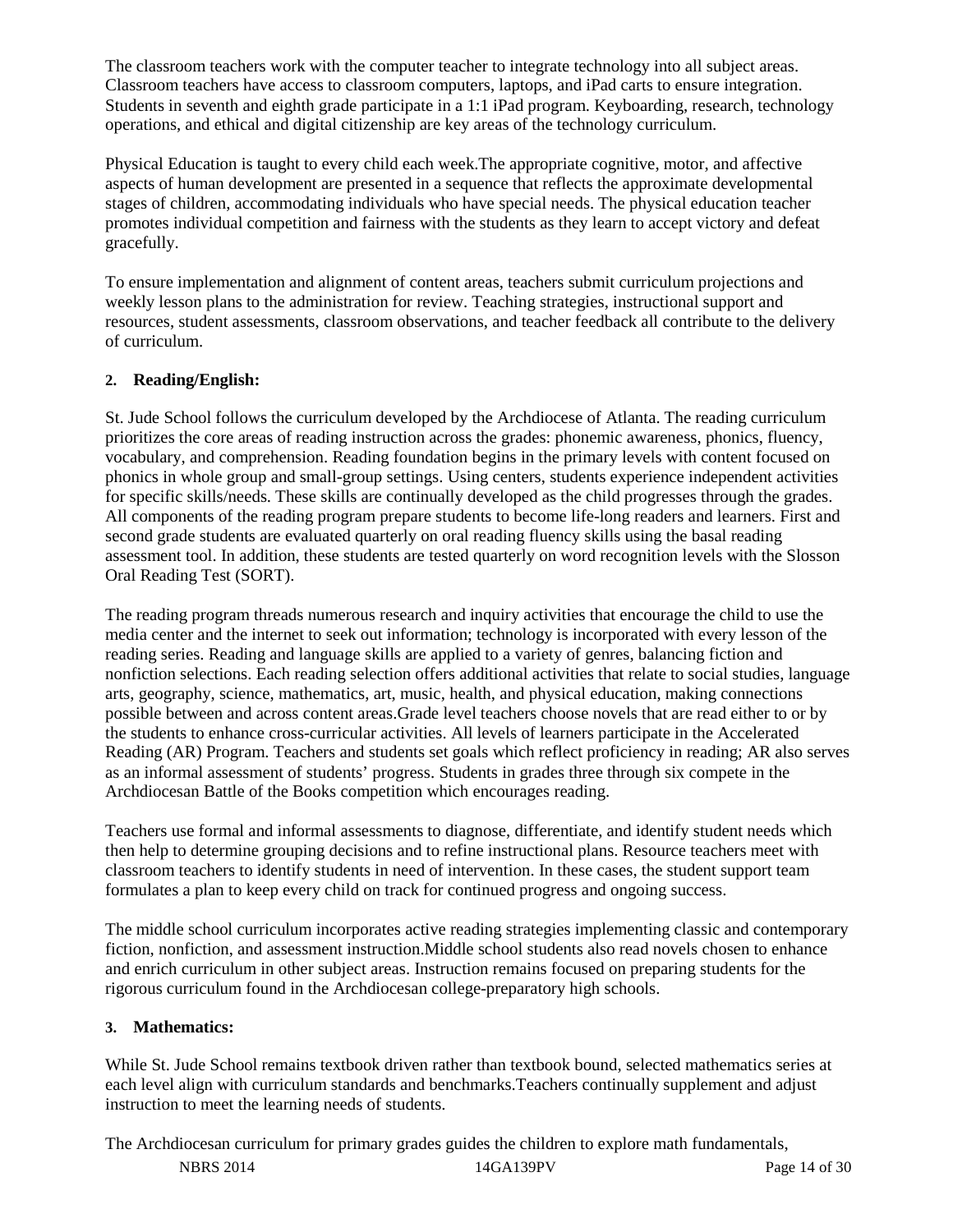probability, geometry, patterns, algebra, data gathering, and analysis. Students, when confronted with math problems, use themes such as mental skills and reflexes, estimation and number sense, problem solving and mathematical modeling, and algorithmic and procedural thinking. Everyday Mathematics guides children through experiential learning with the use of hands-on activities and math games.Basic math operations are introduced and developed.Daily reviews, known as Math Boxes, indicate if a student has understood a previously taught skill. This information assists in identifying students needing intervention and/or reteaching.

The enVision Math series, aligned with the Archdiocesan intermediate grades curriculum, provides an innovative and rigorous math program for students in grades three through five. This problem-based, interactive approach continues to develop in-depth math problem solving strategies and math thinking skills.Various activities are provided to secure basic math functions with focus on division and multiplication.This methodology provides advanced level activities while allowing for intervention, and uses hands-on and minds-on learning.Teachers at this level also work with the resource team to provide intervention and extension to any child requiring additional assistance.

Middle school students follow a carefully planned math scope and sequence presenting a coherent curriculum that effectively organizes and integrates mathematical ideas.Sixth grade students continue to cement the computation of all operations including geometry and algebra topics. Based on their performance on the Riverside Publishing Algebra Aptitude Test, regular classroom assessments, standardized test data, and teacher recommendations, students in grades seven and eight may qualify for advanced math courses. The pre-algebra and algebra courses prepare students for the college preparatory high school math sequence.

The incorporation of daily math facts skill and drill helps improve student computation skills, noted as a weakness.To identify specific areas of strengths and weaknesses in math more accurately, St. Jude School assesses student progress on the report card in two categories: math concepts and computation. Students' performance in these two areas of mathematics provides a more accurate insight into progress.

#### **4. Additional Curriculum Area:**

St. Jude School's technology curriculum aims to address the knowledge and skills necessary to prepare students for their future. For learners in the 21st Century, technology is an essential curricular area. Over the last several years, St. Jude School has built a strong foundation of technology to provide extensive avenues for students to enhance their learning

Technology concepts and skills are taught through integrated activities across the curriculum. Keyboarding, technology operations, word processing, research skills, creative productions, and responsible digital citizenship are critical components of the St. Jude School technology curriculum. Primary grades focus on basic knowledge of computer hardware, selected software programs, iPad apps, keyboarding skills, wordprocessing applications, and use of the Internet.More rigorous curriculum is introduced in grades five through eight, i.e. Microsoft Office Suite, Google Apps for Education programs, eBook and video production, student productivity and time management apps, advanced Internet research, and mastery of keyboarding skills.

Each classroom has five computers and one iPad, an LCD projector/interactive white board, a document camera, and Wi-Fi access. The Idea Lab contains 32 student workstations, an interactive white board, and printers.The Media Center contains 15 student workstations which provide access to Destiny, the online library circulation system, as well as access to online research databases.

Seventh and eighth grade students participate in a 1:1 iPad program. Each student receives an iPad for use at school and home. Students utilize the Net Texts application to access courses created by their core subject teachers.They also use productivity and creativity apps such as Notability, QuickOffice, Google Drive, iStudiez Pro, Puppet Pals, Quizlet, Book Creator, and iMovie.These apps help students stay organized, study effectively, and express their knowledge in creative and engaging ways.

NBRS 2014 2014 14GA139PV Page 15 of 30 St. Jude School has two iPad carts (containing 15 iPads each) for students in kindergarten through sixth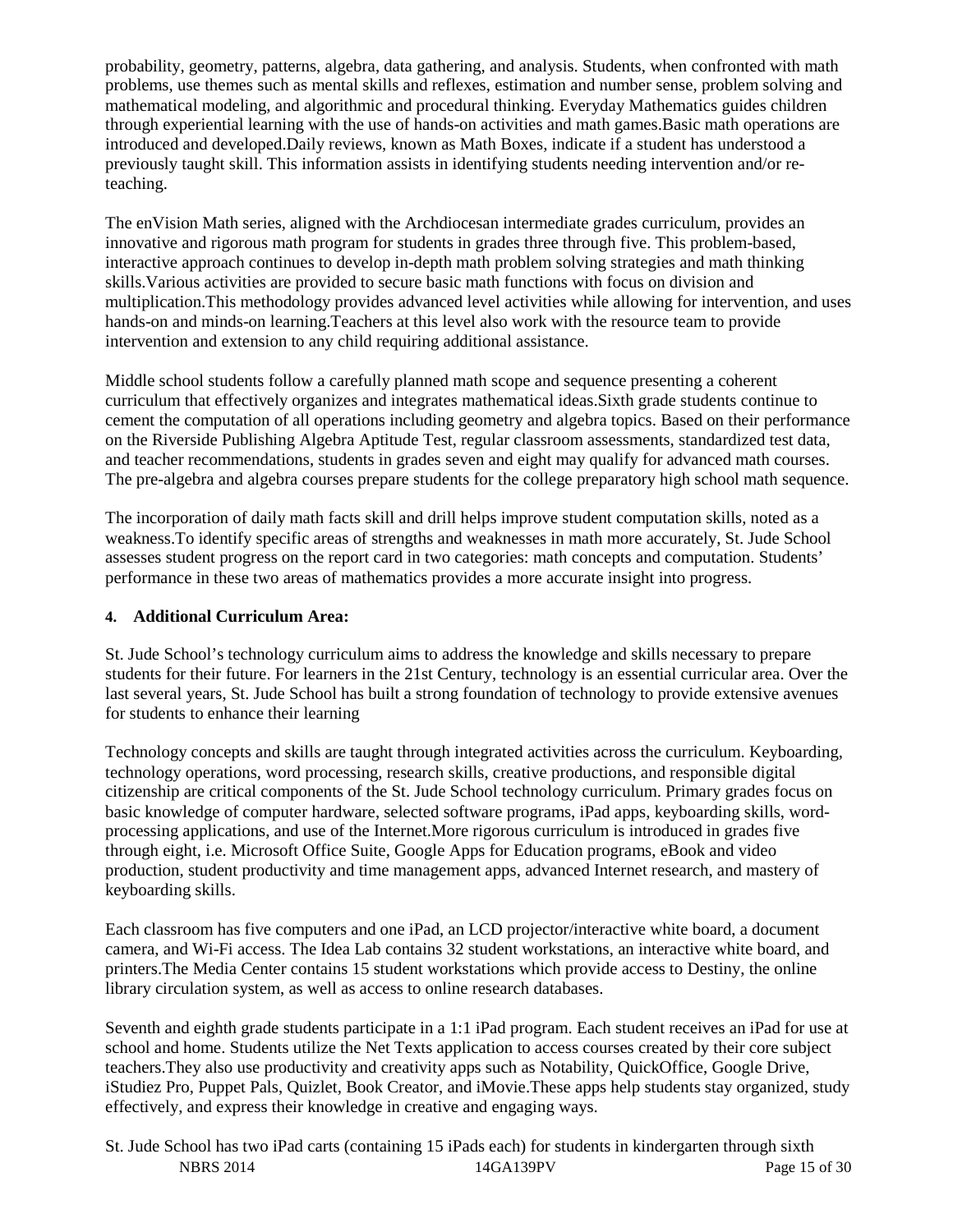grades to use in their classrooms. Students work with partners, allowing them to develop and refine collaboration skills, while creating eBooks, iMovies, comic strips, flash cards, and other presentations.Additionally, teachers of kindergarten through second grade routinely use the iPads to reinforce mathematics and reading skills using game-based apps in classroom centers.

#### **5. Instructional Methods:**

Recognizing different learning styles and academic needs of students, teachers utilize innumerable instructional methods.These include whole class lecture and discussion, small group instruction, student collaboration, demonstrations and hands-on activities, research, student-led instruction, and integrated technology projects.Field trips and in-house presentations further enhance the educational experiences.Computers and iPads are used in countless learning activities such as centers to provide skill practice, sharing creative expression, leveled reading activities, Type to Learn for students with occupational therapy issues, QR code apps that read to the student, and the Puppet Pals app to create and illustrate stories.

St. Jude School prides itself in providing an environment that is both nurturing and rigorous.Teachers help all students feel comfortable and valued and ensure that every child receives individual attention.Teachers afford all students the opportunity to participate in class activities and discussions to the best of their abilities.For example, students whose verbal skills are underdeveloped have opportunities to share with a partner and participate in cooperative learning activities.Primary teachers use Orton-Gillingham techniques for reinforcing reading and spelling.Implemented in all grades are presentations incorporating multiintelligence approaches. Teachers use traditional small group and one-to-one practices at all levels and in all subject areas.

Three resource teachers work in classrooms assisting students during instructional time as well as with small groups in separate rooms.Classroom and resource teachers collaborate with parents of children who struggle and cooperatively develop a plan to address the needs of the child. It is St. Jude School's belief that all stakeholders hold equal responsibility to effect ongoing growth and academic success.

The Student Support Team (SST), composed of resource and classroom teachers and led by the school counselor, meets monthly to discuss students who are still struggling after initiating classroom intervention plans.Strategies are designed for more in-depth intervention, as needed.SST continues to review student progress to determine if testing by the Archdiocesan school psychologist is an appropriate next step. If psycho-educational testing occurs, the Archdiocesan psychologist meets with parents, teachers, and appropriate school staff members to develop a plan of action for the classroom and resource teachers to employ.Appropriate accommodations to support student success are identified and applied.

#### **6. Professional Development:**

Because of a strong belief that continued growth as a teacher will magnify student potential, the administration promotes a variety of professional development opportunities.These include the opportunity to receive a Master's Degree in Education, attendance at workshops and conferences, and a commitment to providing in-house professional development programs.

Analysis of the Iowa Assessment indicates strong attainment and growth in the area of reading. With the desire to continually enhance and enrich reading techniques for every child's learning ability, all faculty members are participating in an extensive program on the National Reading Panel's Seven Reading Comprehension Strategies.This eighteen-month program is designed to empower teachers to possess, understand, and master the content and instructional practices necessary to teach reading, spelling, and comprehension to the gifted student, the general education student, and to the student in need of remediation. Enrolling all teachers in this class as a school community adds to the cohesiveness of the faculty's efforts to help children with diverse learning needs.Teachers receive Profession Learning Units (PLU) for this course for continued licensing requirements.

The faculty has taught the Collins Educational Group's Developing Writing and Thinking Skills Across the Curriculum since 2003.Teachers have a unified plan to use at all grade levels, in all subject areas, for all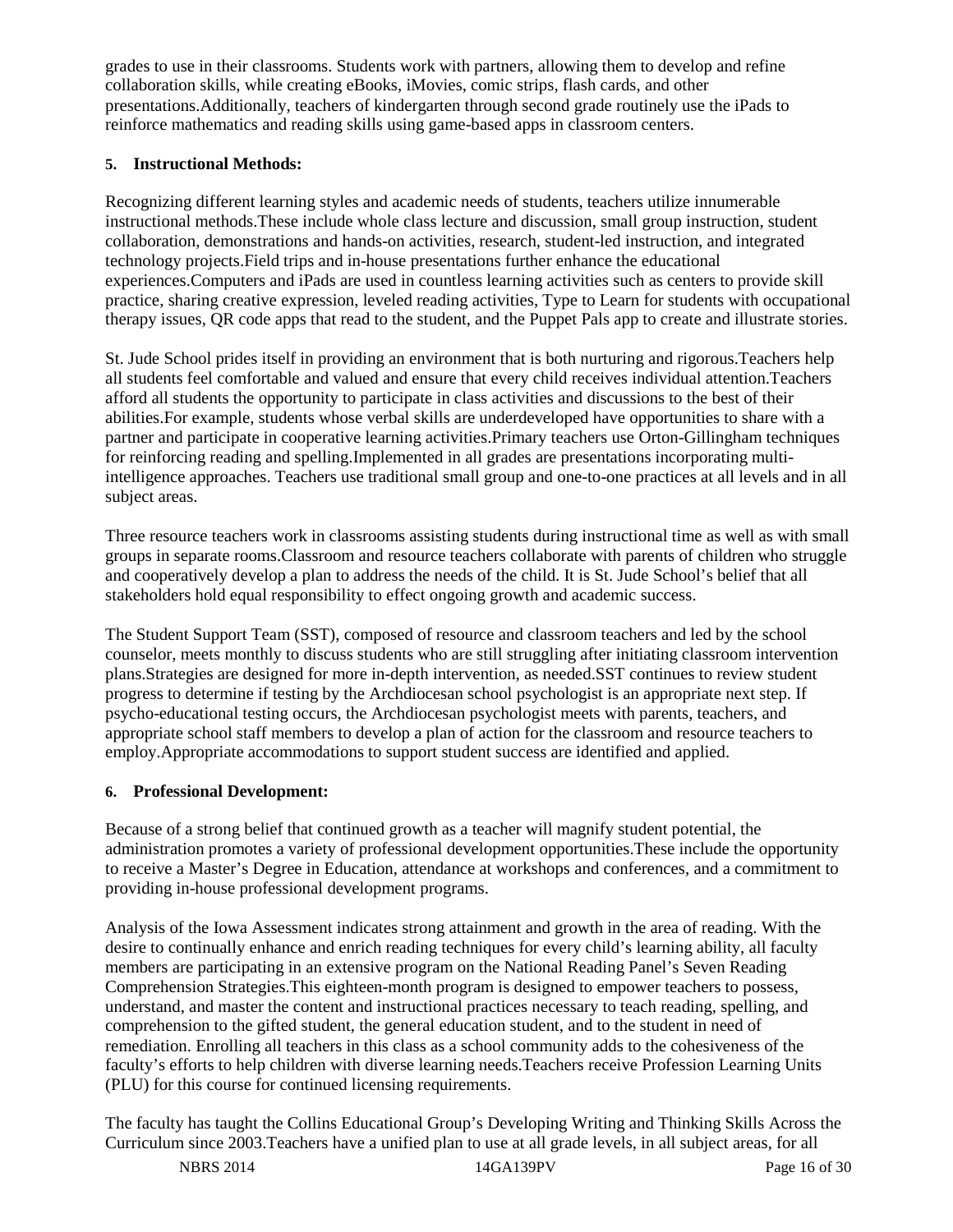written work.The Collins Group instructs and assists the teachers in developing a scope and sequence of skills for all grades in guiding students from the pre-emerging writer to the proficient writer, and finally, to the skilled writer. As evidenced in the 2013 Iowa Assessment written expression, vocabulary, and conventions of writing subtests, students demonstrate high achievement in growth scores.Teachers have also participated in research-based learning style courses, i.e. Helping Boys Succeed in School and Helping Girls Succeed in Life through Georgia Education Training Agency (ETA), Brain Gym, an educational kinesiology system, and Executive Function Strategies.

Fulton County, the local education agency (LEA), offers a variety of courses to parochial/ private school teachers.Should a teacher choose to participate in this program for professional development, Title II funds pay for these courses.During the academic year, teachers participate in Catholic Faith Formation in-services, earning credit hours toward religion certification.

#### **7. School Leadership**

Helping students develop a deep love and respect for God, themselves, others, and the world is the foundation to the leadership's philosophy at Saint Jude School. Students are encouraged to grow into responsible and caring adults who are active members of society.Developing the minds of young learners as they become critical thinkers, analytical problem-solvers, and tomorrow's leaders are key responsibilities of the entire school staff.

The principal believes her key role is to provide a positive learning environment steeped in Catholic tradition.One becomes aware of this unique identity beginning with the word "Catholic" in the school name, continuing with the daily recitation of the mission statement, and taking deliberate steps to make the Catholic faith apparent to stakeholders and visitors alike. The principal believes that the strong Catholic identity is the first indicator that a positive climate is alive at St. Jude School.

It is vitally important to the principal that she provide opportunities for stakeholders to voice concerns. To facilitate communication, the principal formed a Parent Advisory Council, an Administrative team, and a Grade Level Coordinators' team. These established committees offer input to the principal for the development of local school policies and help guide their colleagues to implement policies effectively.

Respect is paramount to a positive climate.Respect must begin with the principal, as the leader of the school, in order to be present among all stakeholders. Mutual respect allows teachers the confidence to set high standards and encourages students to achieve them.

The principal reports directly to both the pastor of the church and the superintendent of schools. The Archbishop of Atlanta serves as the ultimate authority of the school.

Reflective of high academic achievement, St. Jude School was named a National Blue Ribbon School of Excellence in 2003.Dual accreditation from the Southern Association of Colleges and Schools and the Southern Association of Independent Schools was achieved in 2008. The school was recognized as one of Atlanta's Best Schools by Atlanta Magazine in 2010, and designated as a Healthy Halls School by Children's Healthcare of Atlanta in 2012. In 2013, St. Jude School received accreditation from AdvancED, affirming the continued path of educational excellence and ongoing improvement efforts. These, and other honors, speak to the staff's dedication to the students and foster a sense of pride among all stakeholders in the St. Jude School community.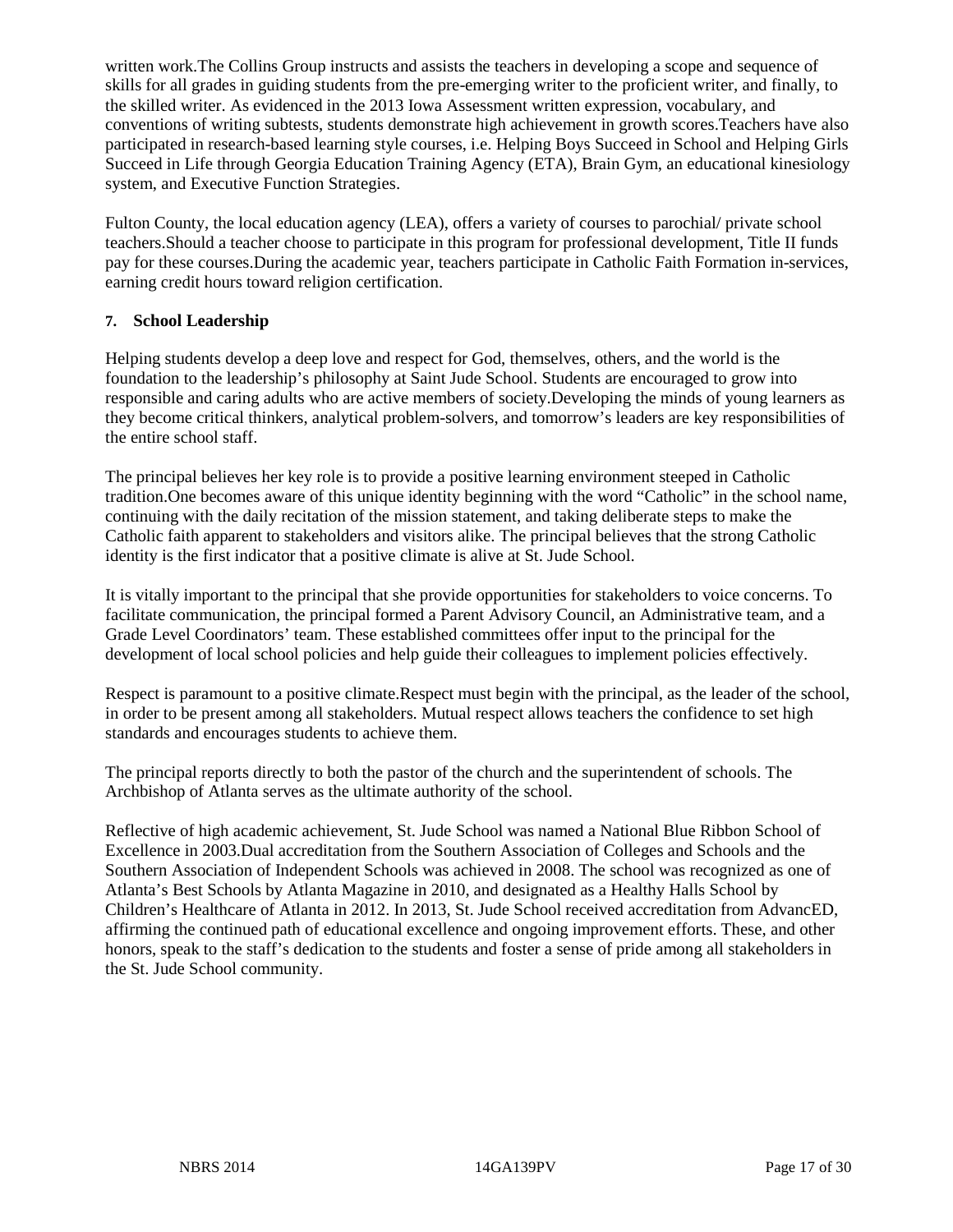### **PART VI - NON-PUBLIC SCHOOL INFORMATION**

*The purpose of this addendum is to obtain additional information from non-public schools as noted below.* 

1. Non-public school association(s): Catholic

Identify the religious or independent associations, if any, to which the school belongs. Select the primary association first.

- 2. Does the school have nonprofit, tax-exempt  $(501(c)(3))$  status? Yes  $\underline{X}$  No
- 3. What are the 2013-2014 tuition rates, by grade? (Do not include room, board, or fees.)

| Grade          | <b>Amount</b> |
|----------------|---------------|
| K              | \$7480        |
| $\mathbf{1}$   | \$7480        |
| $\overline{2}$ | \$7480        |
| $\overline{3}$ | \$7480        |
| $\overline{4}$ | \$7480        |
| $\overline{5}$ | \$7480        |
| 6              | \$7480        |
| $\overline{7}$ | \$7480        |
| $\,8\,$        | \$7480        |
| $\overline{9}$ | \$0           |
| 10             | \$0           |
| 11             | \$0           |
| 12             | \$0           |

#### **2013-2014 Tuition**

| 4.         | What is the educational cost per student?<br>(School budget divided by enrollment)                     |        |
|------------|--------------------------------------------------------------------------------------------------------|--------|
| 5.         | What is the average financial aid per student?                                                         | \$3076 |
| 6.         | What percentage of the annual budget is devoted to<br>scholarship assistance and/or tuition reduction? | 7%     |
| $\gamma$ . | What percentage of the student body receives<br>scholarship assistance, including tuition reduction?   | 7%     |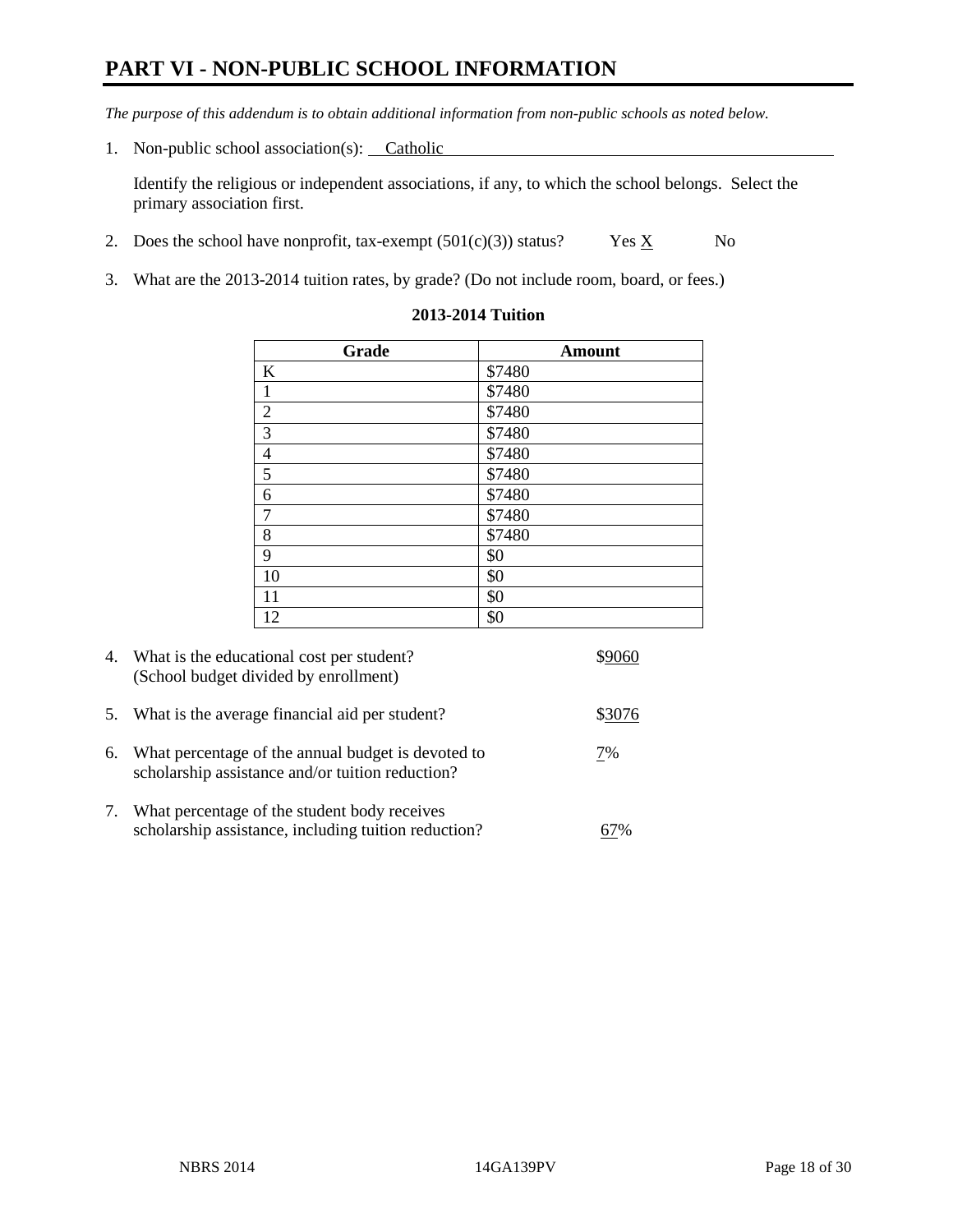| <b>Subject: Math</b>                           | <b>Test:</b> Iowa Assessment Form E      |
|------------------------------------------------|------------------------------------------|
| <b>Grade: 3</b>                                | <b>Edition/Publication Year: 2011</b>    |
| <b>Publisher:</b> Riverside Publishing Company | Scores are reported here as: Percentiles |

| School Year                                   | 2012-2013      | 2011-2012      | 2010-2011        | 2009-2010      | 2008-2009        |
|-----------------------------------------------|----------------|----------------|------------------|----------------|------------------|
| Testing month                                 | Mar            | Mar            | Mar              | Mar            | Mar              |
| <b>SCHOOL SCORES</b>                          |                |                |                  |                |                  |
| <b>Average Score</b>                          | 84             | 84             | 88               | 90             | 92               |
| Number of students tested                     | 55             | 54             | 56               | 56             | 56               |
| Percent of total students tested              | 100            | 100            | 100              | 100            | 100              |
| Number of students<br>alternatively assessed  | $\theta$       | $\Omega$       | $\boldsymbol{0}$ | $\overline{0}$ | $\boldsymbol{0}$ |
| Percent of students<br>alternatively assessed | $\overline{0}$ | $\overline{0}$ | $\overline{0}$   | $\overline{0}$ | $\theta$         |
| <b>SUBGROUP SCORES</b>                        |                |                |                  |                |                  |
| 1. Other 1                                    |                |                |                  |                |                  |
| <b>Average Score</b>                          |                |                |                  |                |                  |
| Number of students tested                     |                |                |                  |                |                  |
| 2. Other 2                                    |                |                |                  |                |                  |
| Average Score                                 |                |                |                  |                |                  |
| Number of students tested                     |                |                |                  |                |                  |
| 3. Other 3                                    |                |                |                  |                |                  |
| <b>Average Score</b>                          |                |                |                  |                |                  |
| Number of students tested                     |                |                |                  |                |                  |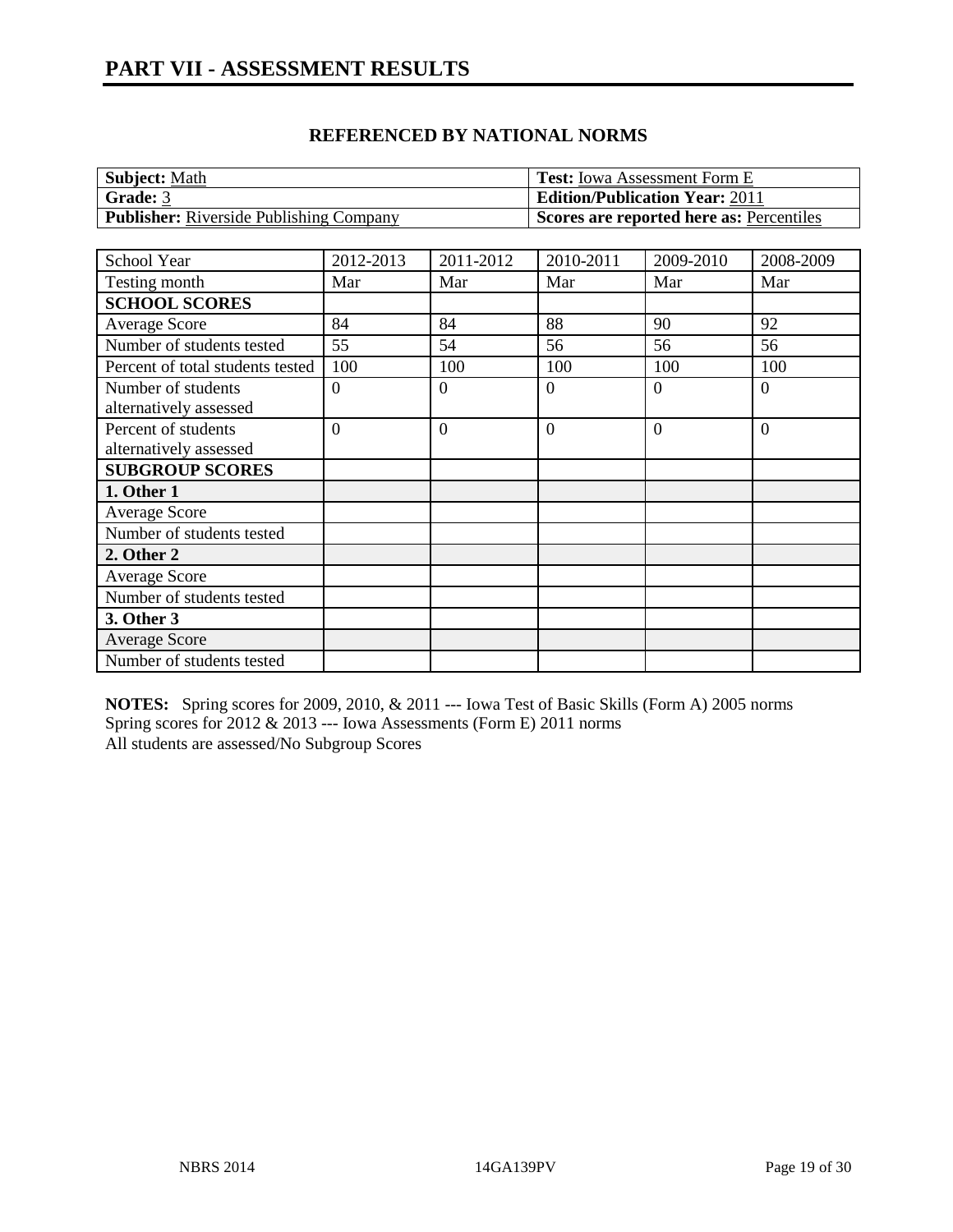| <b>Subject: Math</b>                           | <b>Test:</b> Iowa Assessment Form E             |
|------------------------------------------------|-------------------------------------------------|
| <b>Grade: 4</b>                                | <b>Edition/Publication Year: 2011</b>           |
| <b>Publisher:</b> Riverside Publishing Company | <b>Scores are reported here as: Percentiles</b> |

| <b>School Year</b>               | 2012-2013      | 2011-2012        | 2010-2011      | 2009-2010 | 2008-2009      |
|----------------------------------|----------------|------------------|----------------|-----------|----------------|
| Testing month                    | Mar            | Mar              | Mar            | Mar       | Mar            |
| <b>SCHOOL SCORES</b>             |                |                  |                |           |                |
| <b>Average Score</b>             | 83             | 86               | 89             | 92        | 84             |
| Number of students tested        | 56             | 56               | 60             | 56        | 54             |
| Percent of total students tested | 100            | 100              | 100            | 100       | 100            |
| Number of students               | $\overline{0}$ | $\boldsymbol{0}$ | $\overline{0}$ | $\Omega$  | $\overline{0}$ |
| alternatively assessed           |                |                  |                |           |                |
| Percent of students              | $\Omega$       | $\overline{0}$   | $\overline{0}$ | $\Omega$  | $\overline{0}$ |
| alternatively assessed           |                |                  |                |           |                |
| <b>SUBGROUP SCORES</b>           |                |                  |                |           |                |
| 1. Other 1                       |                |                  |                |           |                |
| <b>Average Score</b>             |                |                  |                |           |                |
| Number of students tested        |                |                  |                |           |                |
| 2. Other 2                       |                |                  |                |           |                |
| <b>Average Score</b>             |                |                  |                |           |                |
| Number of students tested        |                |                  |                |           |                |
| 3. Other 3                       |                |                  |                |           |                |
| <b>Average Score</b>             |                |                  |                |           |                |
| Number of students tested        |                |                  |                |           |                |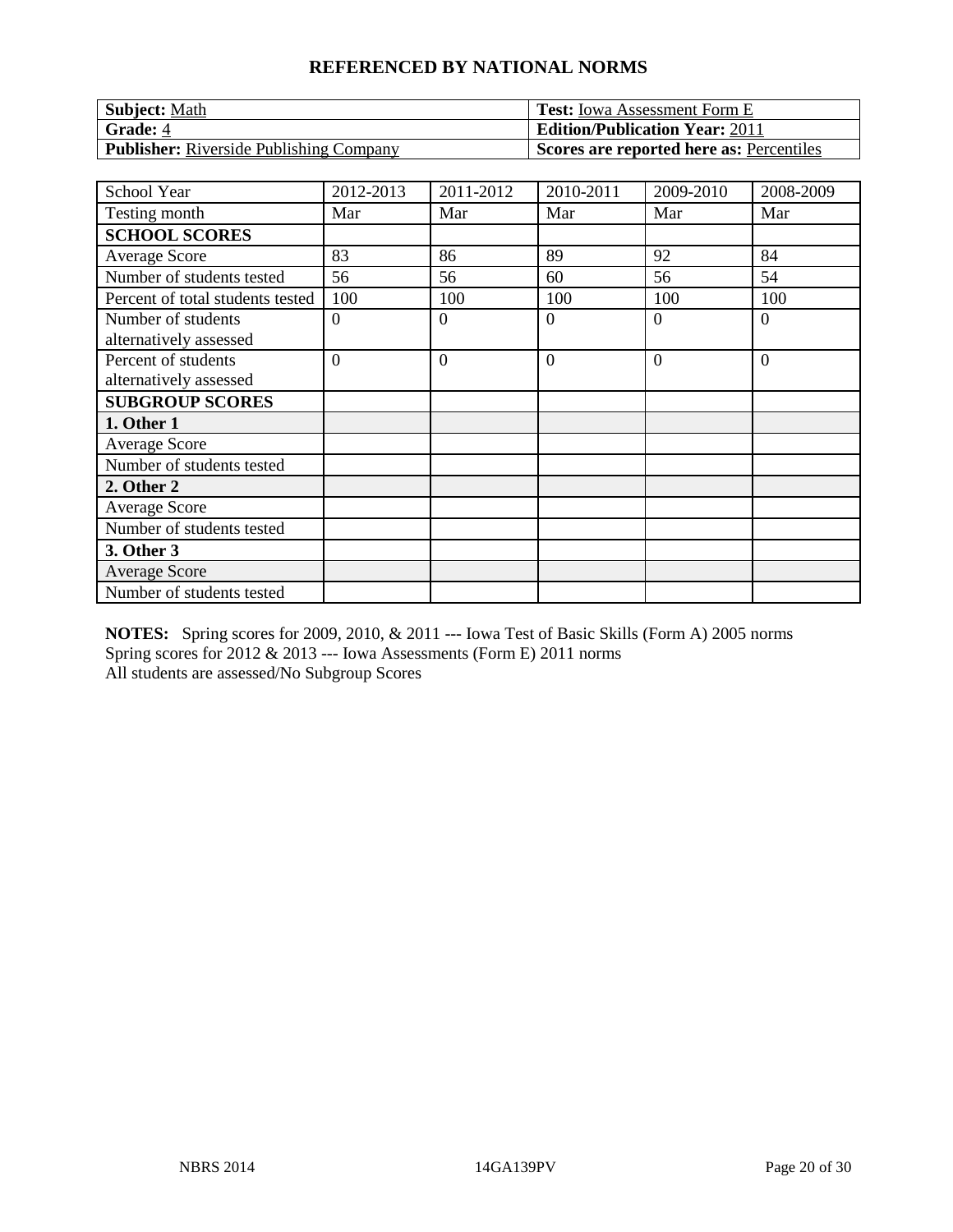| Subject: Math                                  | Test: Iowa Assessment Form E             |
|------------------------------------------------|------------------------------------------|
| Grade: 5                                       | <b>Edition/Publication Year: 2011</b>    |
| <b>Publisher:</b> Riverside Publishing Company | Scores are reported here as: Percentiles |

| <b>School Year</b>                            | 2012-2013      | 2011-2012      | 2010-2011      | 2009-2010 | 2008-2009      |
|-----------------------------------------------|----------------|----------------|----------------|-----------|----------------|
| Testing month                                 | Mar            | Mar            | Mar            | Mar       | Mar            |
| <b>SCHOOL SCORES</b>                          |                |                |                |           |                |
| Average Score                                 | 82             | 80             | 90             | 84        | 87             |
| Number of students tested                     | 56             | 61             | 56             | 56        | 56             |
| Percent of total students tested              | 100            | 100            | 100            | 100       | 100            |
| Number of students<br>alternatively assessed  | $\overline{0}$ | $\overline{0}$ | $\overline{0}$ | $\Omega$  | $\overline{0}$ |
| Percent of students<br>alternatively assessed | $\overline{0}$ | $\overline{0}$ | $\overline{0}$ | $\Omega$  | $\overline{0}$ |
| <b>SUBGROUP SCORES</b>                        |                |                |                |           |                |
| 1. Other 1                                    |                |                |                |           |                |
| Average Score                                 |                |                |                |           |                |
| Number of students tested                     |                |                |                |           |                |
| 2. Other 2                                    |                |                |                |           |                |
| <b>Average Score</b>                          |                |                |                |           |                |
| Number of students tested                     |                |                |                |           |                |
| 3. Other 3                                    |                |                |                |           |                |
| <b>Average Score</b>                          |                |                |                |           |                |
| Number of students tested                     |                |                |                |           |                |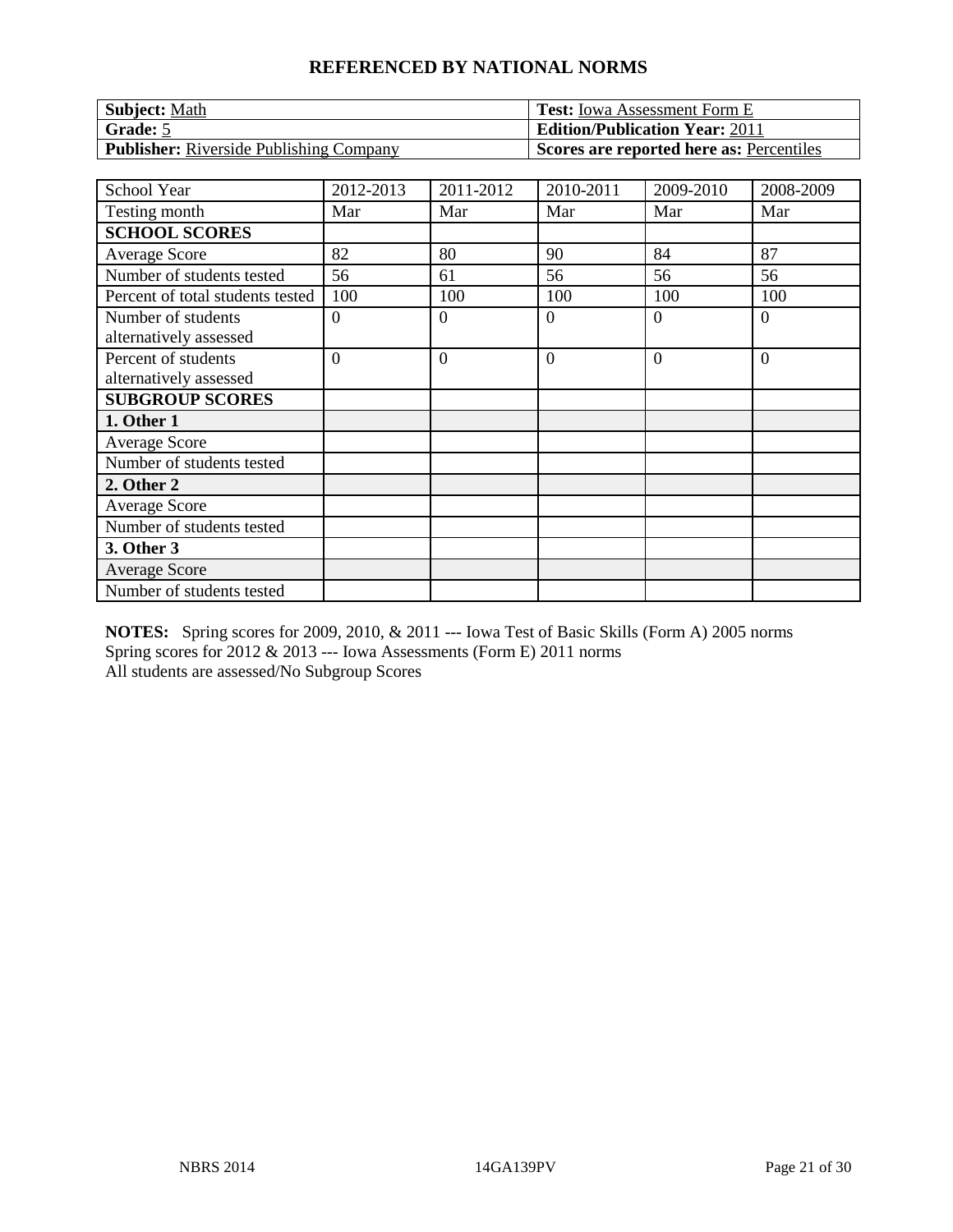| <b>Subject:</b> Math                           | <b>Test:</b> Iowa Assessment Form E      |
|------------------------------------------------|------------------------------------------|
| Grade: 6                                       | <b>Edition/Publication Year: 2011</b>    |
| <b>Publisher:</b> Riverside Publishing Company | Scores are reported here as: Percentiles |

| <b>School Year</b>                            | 2012-2013      | 2011-2012      | 2010-2011      | 2009-2010 | 2008-2009      |
|-----------------------------------------------|----------------|----------------|----------------|-----------|----------------|
| Testing month                                 | Mar            | Mar            | Mar            | Mar       | Mar            |
| <b>SCHOOL SCORES</b>                          |                |                |                |           |                |
| Average Score                                 | 76             | 78             | 82             | 86        | 83             |
| Number of students tested                     | 76             | 75             | 83             | 71        | 82             |
| Percent of total students tested              | 100            | 100            | 100            | 100       | 100            |
| Number of students<br>alternatively assessed  | $\theta$       | $\overline{0}$ | $\overline{0}$ | $\Omega$  | $\overline{0}$ |
| Percent of students<br>alternatively assessed | $\overline{0}$ | $\overline{0}$ | $\overline{0}$ | $\Omega$  | $\overline{0}$ |
| <b>SUBGROUP SCORES</b>                        |                |                |                |           |                |
| 1. Other 1                                    |                |                |                |           |                |
| Average Score                                 |                |                |                |           |                |
| Number of students tested                     |                |                |                |           |                |
| 2. Other 2                                    |                |                |                |           |                |
| <b>Average Score</b>                          |                |                |                |           |                |
| Number of students tested                     |                |                |                |           |                |
| 3. Other 3                                    |                |                |                |           |                |
| <b>Average Score</b>                          |                |                |                |           |                |
| Number of students tested                     |                |                |                |           |                |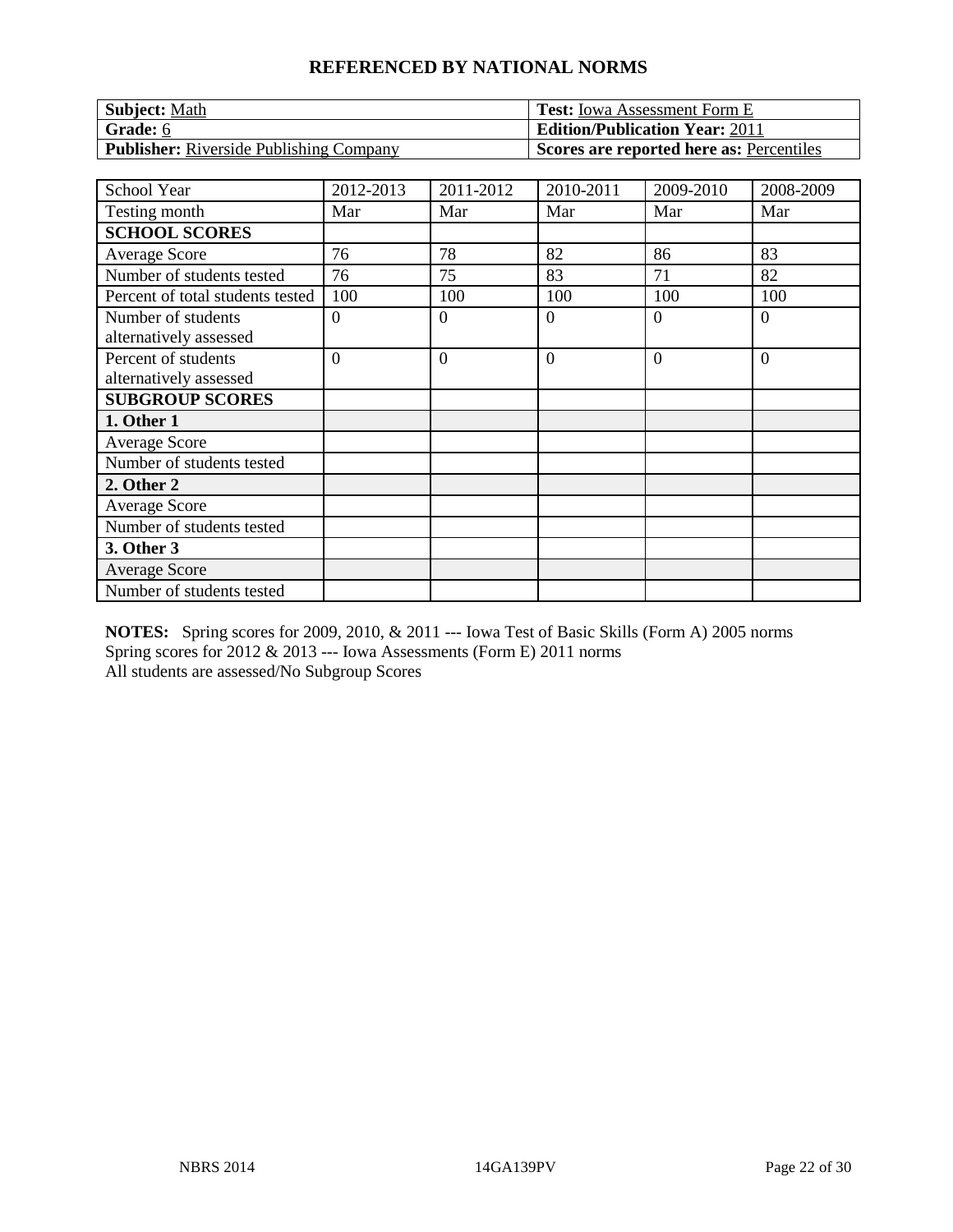| <b>Subject:</b> Math                           | <b>Test:</b> Iowa Assessment Form E      |
|------------------------------------------------|------------------------------------------|
| Grade: 7                                       | <b>Edition/Publication Year: 2011</b>    |
| <b>Publisher:</b> Riverside Publishing Company | Scores are reported here as: Percentiles |

| <b>School Year</b>                            | 2012-2013      | 2011-2012      | 2010-2011      | 2009-2010 | 2008-2009      |
|-----------------------------------------------|----------------|----------------|----------------|-----------|----------------|
| Testing month                                 | Mar            | Mar            | Mar            | Mar       | Mar            |
| <b>SCHOOL SCORES</b>                          |                |                |                |           |                |
| Average Score                                 | 76             | 70             | 83             | 82        | 76             |
| Number of students tested                     | 58             | 55             | 54             | 59        | 51             |
| Percent of total students tested              | 100            | 100            | 100            | 100       | 100            |
| Number of students<br>alternatively assessed  | $\overline{0}$ | $\overline{0}$ | $\overline{0}$ | $\Omega$  | $\overline{0}$ |
| Percent of students<br>alternatively assessed | $\overline{0}$ | $\overline{0}$ | $\overline{0}$ | $\Omega$  | $\overline{0}$ |
| <b>SUBGROUP SCORES</b>                        |                |                |                |           |                |
| 1. Other 1                                    |                |                |                |           |                |
| Average Score                                 |                |                |                |           |                |
| Number of students tested                     |                |                |                |           |                |
| 2. Other 2                                    |                |                |                |           |                |
| <b>Average Score</b>                          |                |                |                |           |                |
| Number of students tested                     |                |                |                |           |                |
| 3. Other 3                                    |                |                |                |           |                |
| <b>Average Score</b>                          |                |                |                |           |                |
| Number of students tested                     |                |                |                |           |                |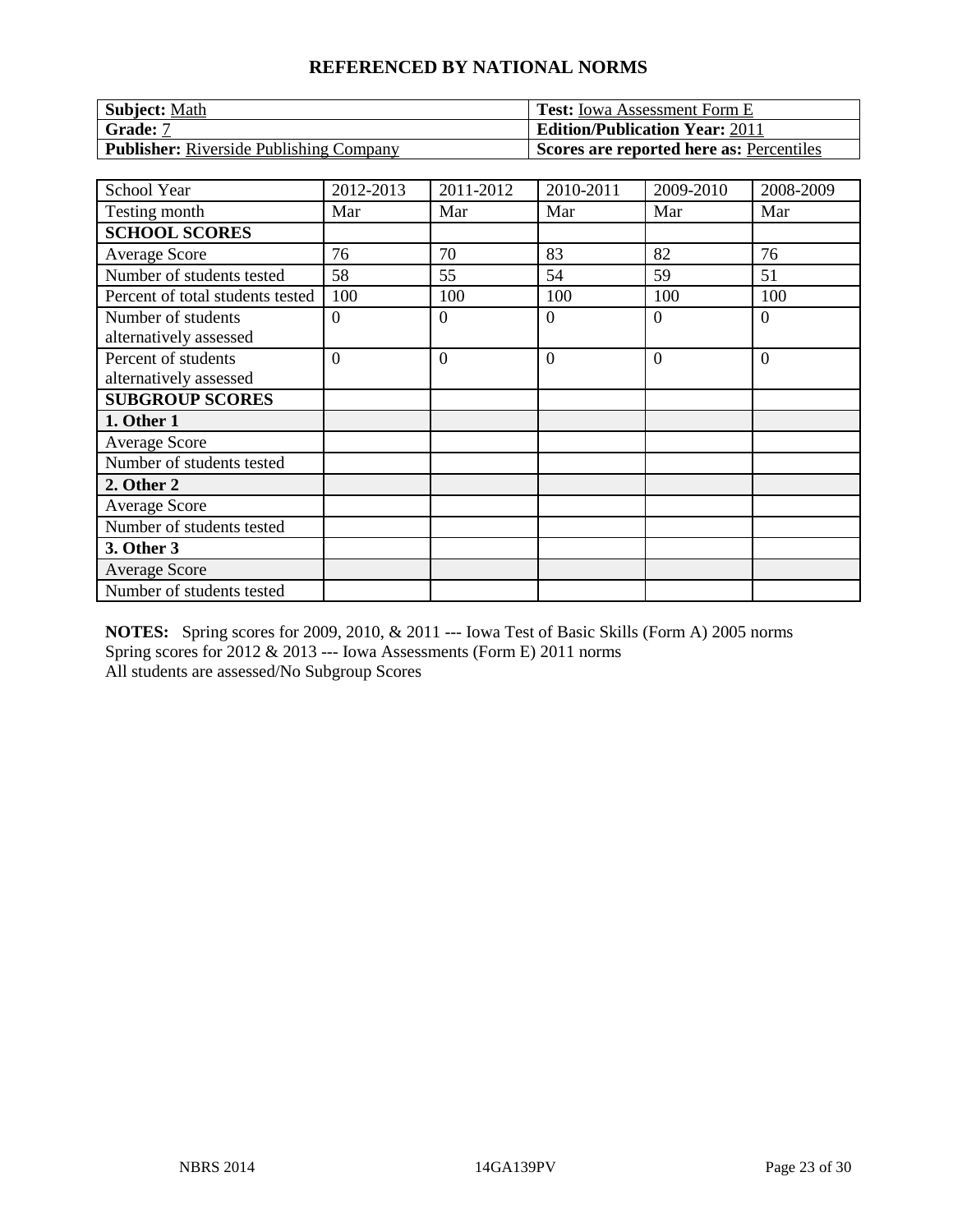| <b>Subject: Math</b>                    | <b>Test:</b> Iowa Assessment Form E      |
|-----------------------------------------|------------------------------------------|
| Grade: 8                                | <b>Edition/Publication Year: 2011</b>    |
| Publisher: Riverside Publishing Company | Scores are reported here as: Percentiles |

| <b>School Year</b>               | 2012-2013      | 2011-2012      | 2010-2011      | 2009-2010 | 2008-2009      |
|----------------------------------|----------------|----------------|----------------|-----------|----------------|
| Testing month                    | Mar            | Mar            | Mar            | Mar       | Mar            |
| <b>SCHOOL SCORES</b>             |                |                |                |           |                |
| Average Score                    | 73             | 75             | 85             | 76        | $\mathbf{0}$   |
| Number of students tested        | 55             | 54             | 58             | 49        | $\overline{0}$ |
| Percent of total students tested | 100            | 100            | 100            | 100       | $\overline{0}$ |
| Number of students               | $\overline{0}$ | $\overline{0}$ | $\overline{0}$ | $\theta$  | $\overline{0}$ |
| alternatively assessed           |                |                |                |           |                |
| Percent of students              | $\overline{0}$ | $\overline{0}$ | $\overline{0}$ | $\theta$  | $\overline{0}$ |
| alternatively assessed           |                |                |                |           |                |
| <b>SUBGROUP SCORES</b>           |                |                |                |           |                |
| 1. Other 1                       |                |                |                |           |                |
| Average Score                    |                |                |                |           |                |
| Number of students tested        |                |                |                |           |                |
| 2. Other 2                       |                |                |                |           |                |
| <b>Average Score</b>             |                |                |                |           |                |
| Number of students tested        |                |                |                |           |                |
| 3. Other 3                       |                |                |                |           |                |
| <b>Average Score</b>             |                |                |                |           |                |
| Number of students tested        |                |                |                |           |                |

**NOTES:** 2008-2009 8th grade not tested -- testing not required by Archdiocese this year. Spring scores for 2009, 2010, & 2011 --- Iowa Test of Basic Skills (Form A) 2005 norms Spring scores for 2012 & 2013 --- Iowa Assessments (Form E) 2011 norms

All students are assessed/No Subgroup Scores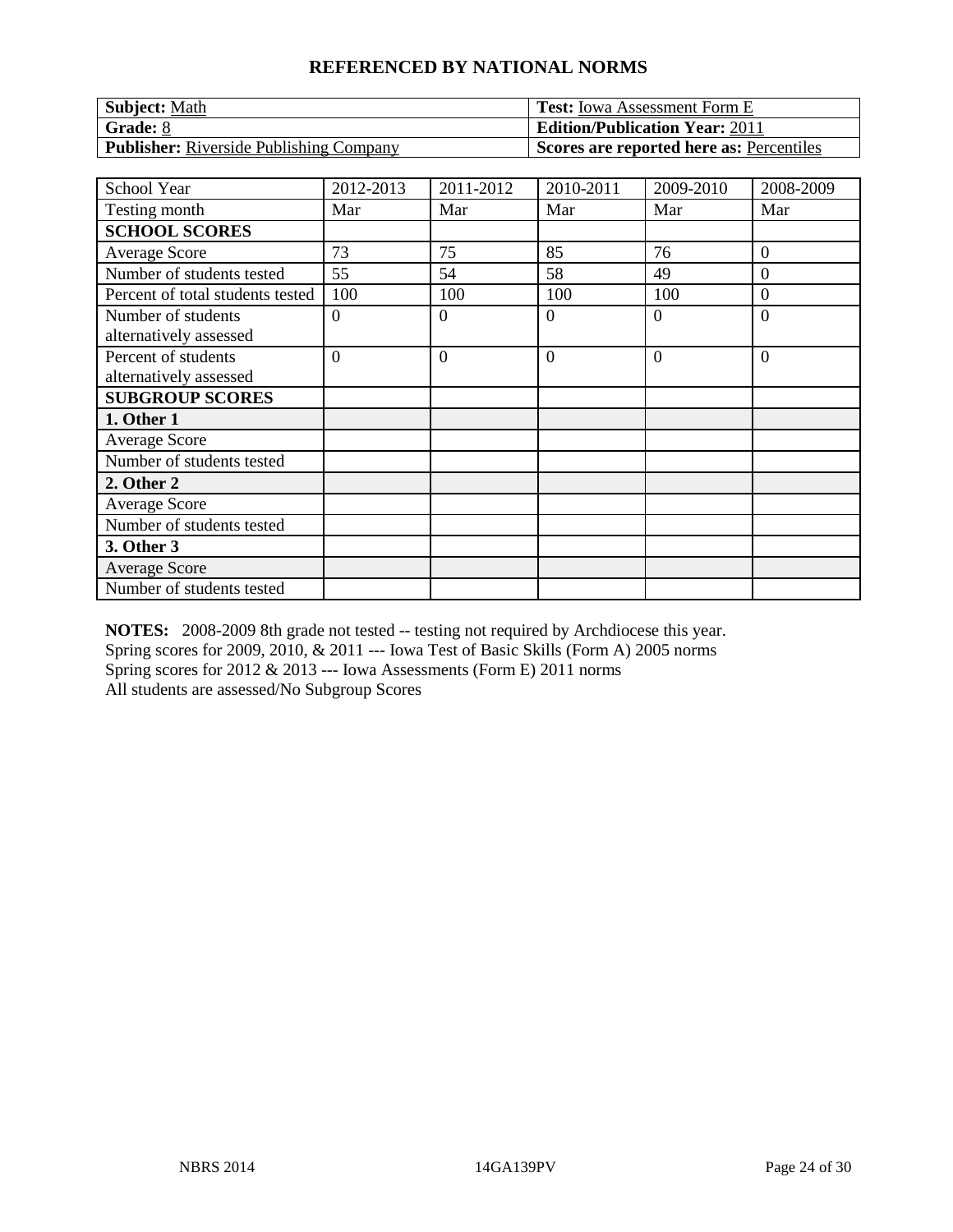| <b>Subject:</b> Reading/ELA                    | <b>Test:</b> Iowa Assessment Form E      |
|------------------------------------------------|------------------------------------------|
| Grade: 3                                       | <b>Edition/Publication Year: 2011</b>    |
| <b>Publisher:</b> Riverside Publishing Company | Scores are reported here as: Percentiles |

| <b>School Year</b>                            | 2012-2013      | 2011-2012      | 2010-2011      | 2009-2010 | 2008-2009      |
|-----------------------------------------------|----------------|----------------|----------------|-----------|----------------|
| Testing month                                 | Mar            | Mar            | Mar            | Mar       | Mar            |
| <b>SCHOOL SCORES</b>                          |                |                |                |           |                |
| <b>Average Score</b>                          | 84             | 83             | 85             | 83        | 87             |
| Number of students tested                     | 55             | 54             | 56             | 56        | 56             |
| Percent of total students tested              | 100            | 100            | 100            | 100       | 100            |
| Number of students<br>alternatively assessed  | $\overline{0}$ | $\overline{0}$ | $\overline{0}$ | 0         | $\overline{0}$ |
| Percent of students<br>alternatively assessed | $\overline{0}$ | $\overline{0}$ | $\overline{0}$ | $\Omega$  | $\overline{0}$ |
| <b>SUBGROUP SCORES</b>                        |                |                |                |           |                |
| 1. Other 1                                    |                |                |                |           |                |
| Average Score                                 |                |                |                |           |                |
| Number of students tested                     |                |                |                |           |                |
| 2. Other 2                                    |                |                |                |           |                |
| <b>Average Score</b>                          |                |                |                |           |                |
| Number of students tested                     |                |                |                |           |                |
| 3. Other 3                                    |                |                |                |           |                |
| <b>Average Score</b>                          |                |                |                |           |                |
| Number of students tested                     |                |                |                |           |                |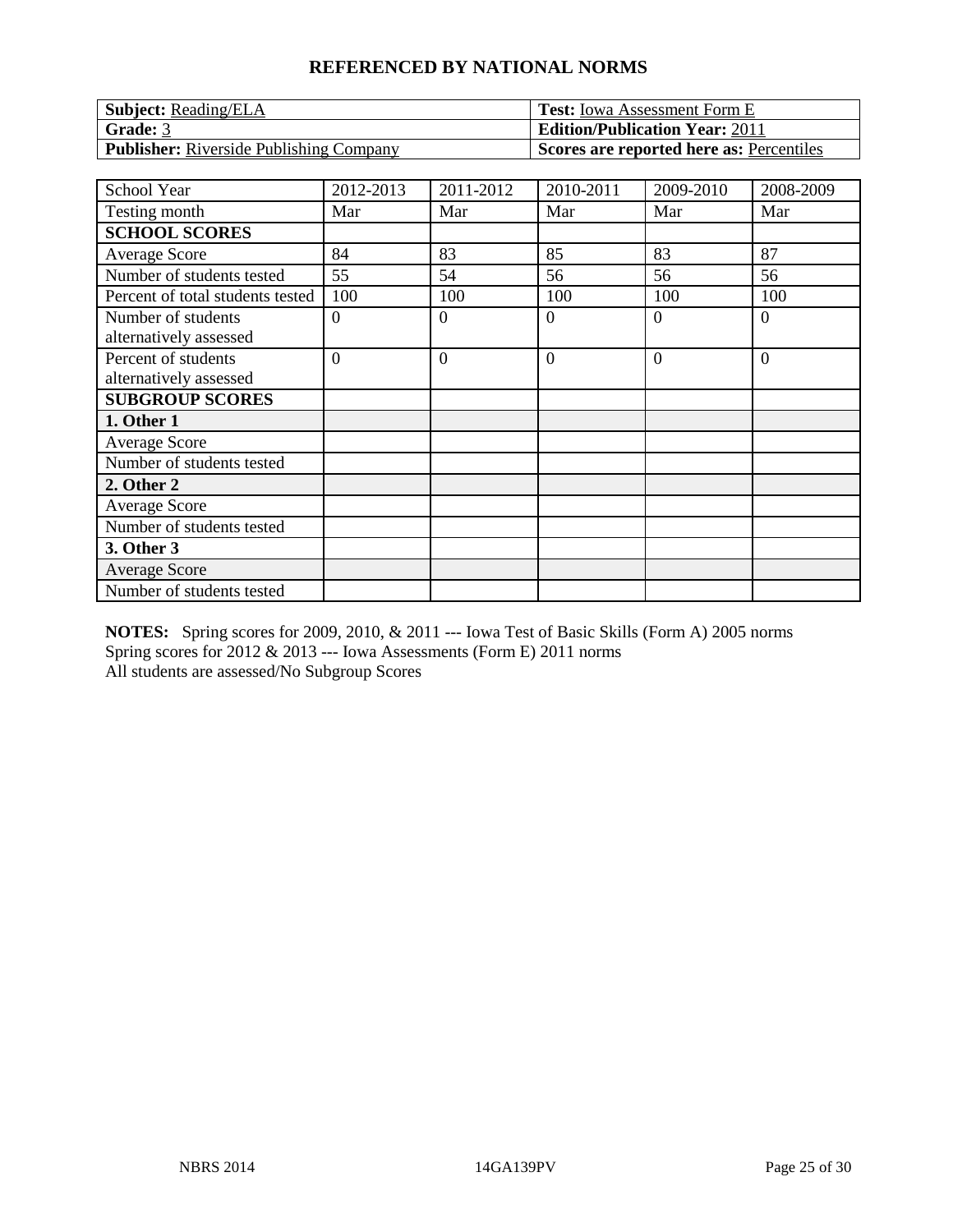| <b>Subject:</b> Reading/ELA                    | <b>Test:</b> Iowa Assessment Form E      |
|------------------------------------------------|------------------------------------------|
| Grade: 4                                       | <b>Edition/Publication Year: 2011</b>    |
| <b>Publisher:</b> Riverside Publishing Company | Scores are reported here as: Percentiles |

| <b>School Year</b>               | 2012-2013      | 2011-2012      | 2010-2011      | 2009-2010 | 2008-2009      |
|----------------------------------|----------------|----------------|----------------|-----------|----------------|
| Testing month                    | Mar            | Mar            | Mar            | Mar       | Mar            |
| <b>SCHOOL SCORES</b>             |                |                |                |           |                |
| <b>Average Score</b>             | 80             | 84             | 83             | 87        | 84             |
| Number of students tested        | 56             | 56             | 60             | 56        | 54             |
| Percent of total students tested | 100            | 100            | 100            | 100       | 100            |
| Number of students               | $\theta$       | $\overline{0}$ | $\overline{0}$ | 0         | $\overline{0}$ |
| alternatively assessed           |                |                |                |           |                |
| Percent of students              | $\overline{0}$ | $\overline{0}$ | $\overline{0}$ | $\Omega$  | $\overline{0}$ |
| alternatively assessed           |                |                |                |           |                |
| <b>SUBGROUP SCORES</b>           |                |                |                |           |                |
| 1. Other 1                       |                |                |                |           |                |
| Average Score                    |                |                |                |           |                |
| Number of students tested        |                |                |                |           |                |
| 2. Other 2                       |                |                |                |           |                |
| <b>Average Score</b>             |                |                |                |           |                |
| Number of students tested        |                |                |                |           |                |
| 3. Other 3                       |                |                |                |           |                |
| <b>Average Score</b>             |                |                |                |           |                |
| Number of students tested        |                |                |                |           |                |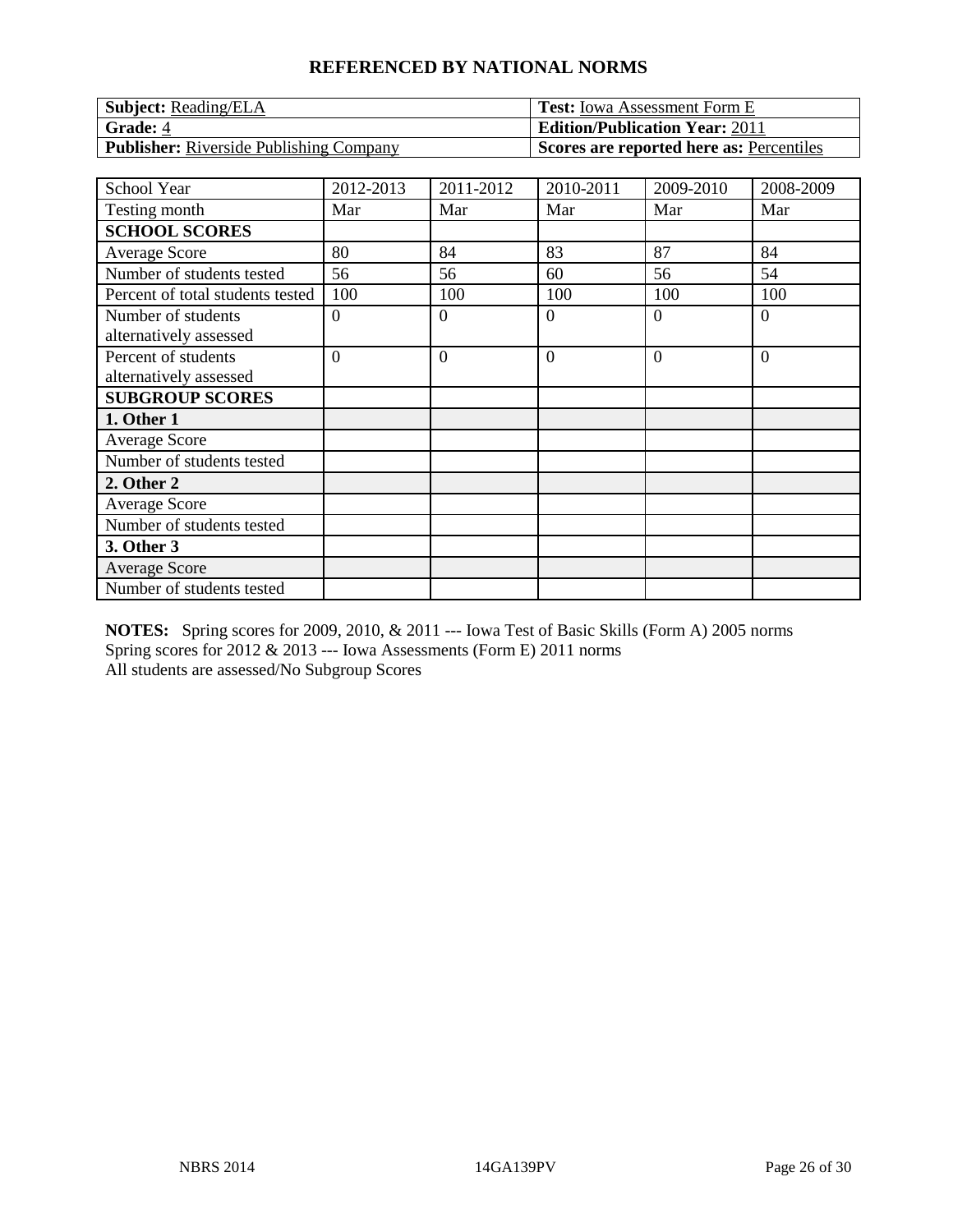| <b>Subject: Reading/ELA</b>                    | <b>Test:</b> Iowa Assessment Form E      |
|------------------------------------------------|------------------------------------------|
| <b>Grade:</b> 5                                | <b>Edition/Publication Year: 2011</b>    |
| <b>Publisher:</b> Riverside Publishing Company | Scores are reported here as: Percentiles |

| <b>School Year</b>               | 2012-2013      | 2011-2012      | 2010-2011      | 2009-2010 | 2008-2009      |
|----------------------------------|----------------|----------------|----------------|-----------|----------------|
| Testing month                    | Mar            | Mar            | Mar            | Mar       | Mar            |
| <b>SCHOOL SCORES</b>             |                |                |                |           |                |
| <b>Average Score</b>             | 81             | 80             | 89             | 84        | 86             |
| Number of students tested        | 56             | 61             | 56             | 56        | 56             |
| Percent of total students tested | 100            | 100            | 100            | 100       | 100            |
| Number of students               | $\theta$       | $\overline{0}$ | $\overline{0}$ | 0         | $\overline{0}$ |
| alternatively assessed           |                |                |                |           |                |
| Percent of students              | $\overline{0}$ | $\overline{0}$ | $\overline{0}$ | $\Omega$  | $\overline{0}$ |
| alternatively assessed           |                |                |                |           |                |
| <b>SUBGROUP SCORES</b>           |                |                |                |           |                |
| 1. Other 1                       |                |                |                |           |                |
| Average Score                    |                |                |                |           |                |
| Number of students tested        |                |                |                |           |                |
| 2. Other 2                       |                |                |                |           |                |
| <b>Average Score</b>             |                |                |                |           |                |
| Number of students tested        |                |                |                |           |                |
| 3. Other 3                       |                |                |                |           |                |
| <b>Average Score</b>             |                |                |                |           |                |
| Number of students tested        |                |                |                |           |                |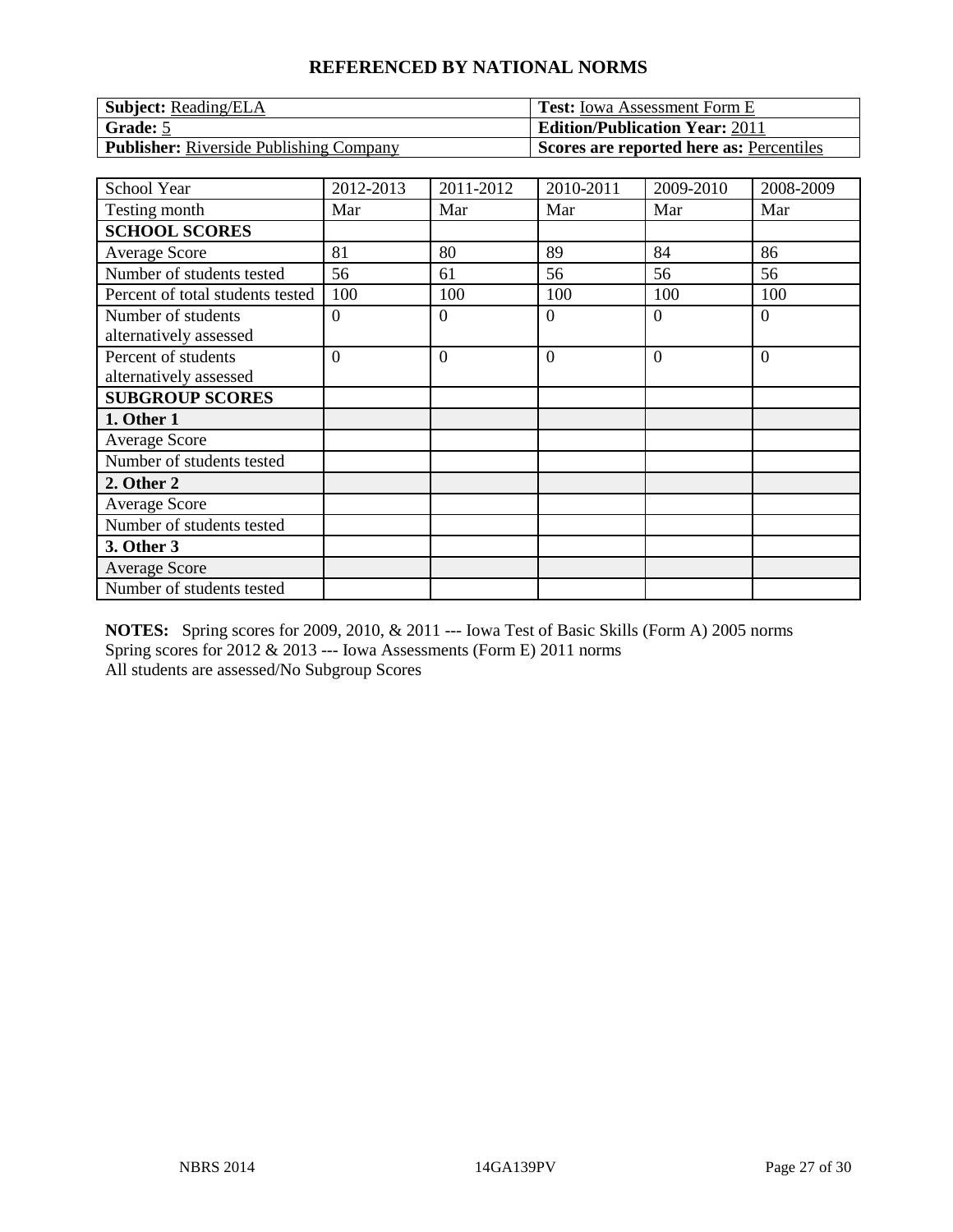| <b>Subject:</b> Reading/ELA                    | <b>Test:</b> Iowa Assessment Form E      |
|------------------------------------------------|------------------------------------------|
| Grade: 6                                       | <b>Edition/Publication Year: 2011</b>    |
| <b>Publisher:</b> Riverside Publishing Company | Scores are reported here as: Percentiles |

| School Year                      | 2012-2013      | 2011-2012      | 2010-2011      | 2009-2010 | 2008-2009      |
|----------------------------------|----------------|----------------|----------------|-----------|----------------|
| Testing month                    | Mar            | Mar            | Mar            | Mar       | Mar            |
| <b>SCHOOL SCORES</b>             |                |                |                |           |                |
| <b>Average Score</b>             | 83             | 81             | 79             | 86        | 84             |
| Number of students tested        | 76             | 75             | 83             | 71        | 82             |
| Percent of total students tested | 100            | 100            | 100            | 100       | 100            |
| Number of students               | $\theta$       | $\overline{0}$ | $\overline{0}$ | $\Omega$  | $\overline{0}$ |
| alternatively assessed           |                |                |                |           |                |
| Percent of students              | $\overline{0}$ | $\overline{0}$ | $\overline{0}$ | $\Omega$  | $\overline{0}$ |
| alternatively assessed           |                |                |                |           |                |
| <b>SUBGROUP SCORES</b>           |                |                |                |           |                |
| 1. Other 1                       |                |                |                |           |                |
| <b>Average Score</b>             |                |                |                |           |                |
| Number of students tested        |                |                |                |           |                |
| 2. Other 2                       |                |                |                |           |                |
| <b>Average Score</b>             |                |                |                |           |                |
| Number of students tested        |                |                |                |           |                |
| 3. Other 3                       |                |                |                |           |                |
| <b>Average Score</b>             |                |                |                |           |                |
| Number of students tested        |                |                |                |           |                |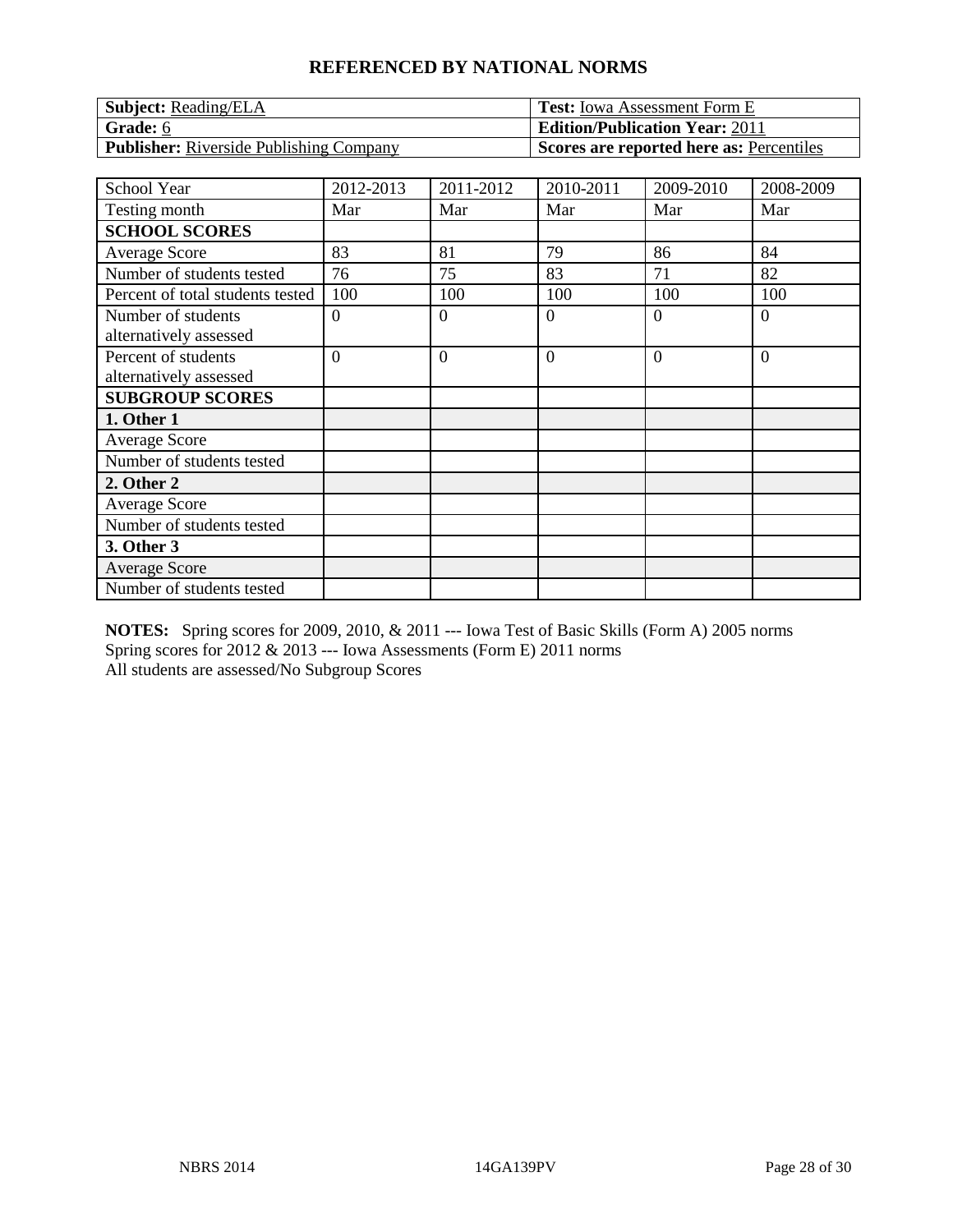| <b>Subject:</b> Reading/ELA             | <b>Test:</b> Iowa Assessment Form E      |
|-----------------------------------------|------------------------------------------|
| Grade: 7                                | <b>Edition/Publication Year: 2011</b>    |
| Publisher: Riverside Publishing Company | Scores are reported here as: Percentiles |

| School Year                      | 2012-2013      | 2011-2012      | 2010-2011      | 2009-2010 | 2008-2009      |
|----------------------------------|----------------|----------------|----------------|-----------|----------------|
| Testing month                    | Mar            | Mar            | Mar            | Mar       | Mar            |
| <b>SCHOOL SCORES</b>             |                |                |                |           |                |
| <b>Average Score</b>             | 77             | 73             | 82             | 81        | 84             |
| Number of students tested        | 58             | 55             | 54             | 59        | 51             |
| Percent of total students tested | 100            | 100            | 100            | 100       | 100            |
| Number of students               | $\theta$       | $\overline{0}$ | $\overline{0}$ | $\Omega$  | $\overline{0}$ |
| alternatively assessed           |                |                |                |           |                |
| Percent of students              | $\overline{0}$ | $\overline{0}$ | $\overline{0}$ | $\Omega$  | $\overline{0}$ |
| alternatively assessed           |                |                |                |           |                |
| <b>SUBGROUP SCORES</b>           |                |                |                |           |                |
| 1. Other 1                       |                |                |                |           |                |
| <b>Average Score</b>             |                |                |                |           |                |
| Number of students tested        |                |                |                |           |                |
| 2. Other 2                       |                |                |                |           |                |
| <b>Average Score</b>             |                |                |                |           |                |
| Number of students tested        |                |                |                |           |                |
| 3. Other 3                       |                |                |                |           |                |
| <b>Average Score</b>             |                |                |                |           |                |
| Number of students tested        |                |                |                |           |                |